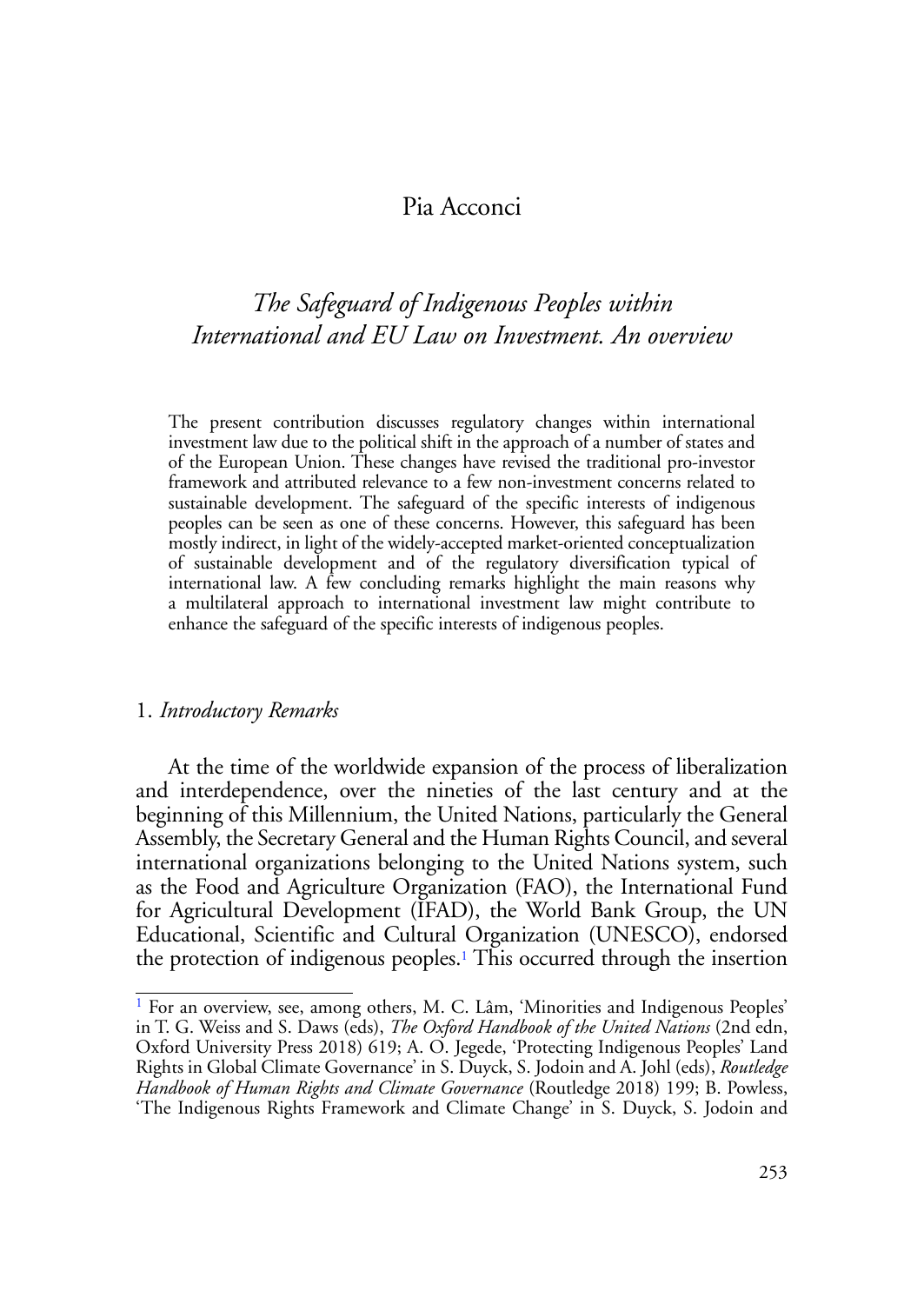<span id="page-1-6"></span><span id="page-1-5"></span>of specific provisions in international conventions on the protection of the environment, such as the 199[2](#page-1-0) Convention on Biodiversity, $2$  through the adoption of specific acts, like the 2007 Declaration on indigenous peoples,<sup>[3](#page-1-1)</sup> and through the establishment of *ad hoc* monitoring mechanisms, such as the Permanent Forum on Indigenous Issues in 2000, the Special Rapporteur on the Rights of Indigenous Peoples in 2001 and the Expert Mechanism on the Rights of Indigenous Peoples in 2007.[4](#page-1-2)

<span id="page-1-7"></span>However, this specific international protection has not prevented or mitigated conflicts of interests due to certain foreign private activities of explorations and exploitations of rural lands and other natural resources in developing countries. Particularly in Central and Latin America, Africa and Asia, the territorial states allowed foreign investors to use large tracts of land for the implementation of their projects in the mining, oil, gas, hydroelectric and agribusiness sectors.<sup>5</sup>

<span id="page-1-8"></span>Some of these activities have had a detrimental impact on the access to land, water, other natural resources, food and/or religious sites by indigenous peoples and have therefore been considered contributing factors to the commodification of those resources and assets when an adequate protection of the interests of indigenous peoples lacked at the domestic regulatory level[.6](#page-1-4) Other conflicts of interests have arisen from the exploitation of

<span id="page-1-9"></span>A. Johl (eds), *Routledge Handbook of Human Rights and Climate Governance* (Routledge 2018) 213.

<span id="page-1-0"></span><sup>[2](#page-1-5)</sup> See the 1992 Convention on Biological Diversity, particularly its preamble, Articles 8, (j), 17, para. 2, and 18, para. 4.

<span id="page-1-1"></span>See the UN Declaration on the Rights of Indigenous Peoples, A/RES/61/295, Resolution adopted by the UN General Assembly on 13 September 2007. [4](#page-1-7) For further information, see Di Blase's chapter in this book.

<span id="page-1-2"></span>

<span id="page-1-3"></span>[5](#page-1-8) See, among others, World Bank, International Finance Corporation and Multilateral Investment Guarantee Agency, *Extractive Industries and Sustainable Development. An Evaluation of World Bank Group Experience* (Washington, D.C, 2005) < [ifcln1.ifc.org/ifcext/](http://ifcln1.ifc.org/ifcext/oeg.nsf/Content/EIE)) [oeg.nsf/Content/EIE](http://ifcln1.ifc.org/ifcext/oeg.nsf/Content/EIE)) > (accessed 30 March 2019) especially 98; Asian Development Bank, *Indigenous Peoples Safeguards* (Special Evaluation Study, February 2007) especially 113.

<span id="page-1-4"></span>[6](#page-1-9) For an overview, see, among others, J. P. Eaton, 'The Nigerian Tragedy, Environmental Regulation of Transnational Corporations, and the Human Right to a Healthy Environment' (1997) 15 *Boston University International Law Journal*, 261; M. A. Geer, 'Foreigners in Their Own Land: Cultural Land and Transnational Corporations – Emergent International Rights and Wrongs' (1998) 38 *Virginia Journal of International Law*, 331; J. M. Wagner and N. A. F. Popovic, 'Environmental Injustice on United States Bases in Panama: International Law and the Right to Land Free from Contamination and Explosives' (1998) 38 *Virginia Journal of International Law*, 401; G. K. Foster, 'Foreign Investment and Indigenous Peoples: Options for Promoting Equilibrium between Economic Development and Indigenous Rights' (2011-2012) 33 *Michigan Journal of International Law*, 627; A. Tomaselli, 'Natural Resources Claims, Land Conflicts and Self-Empowerment of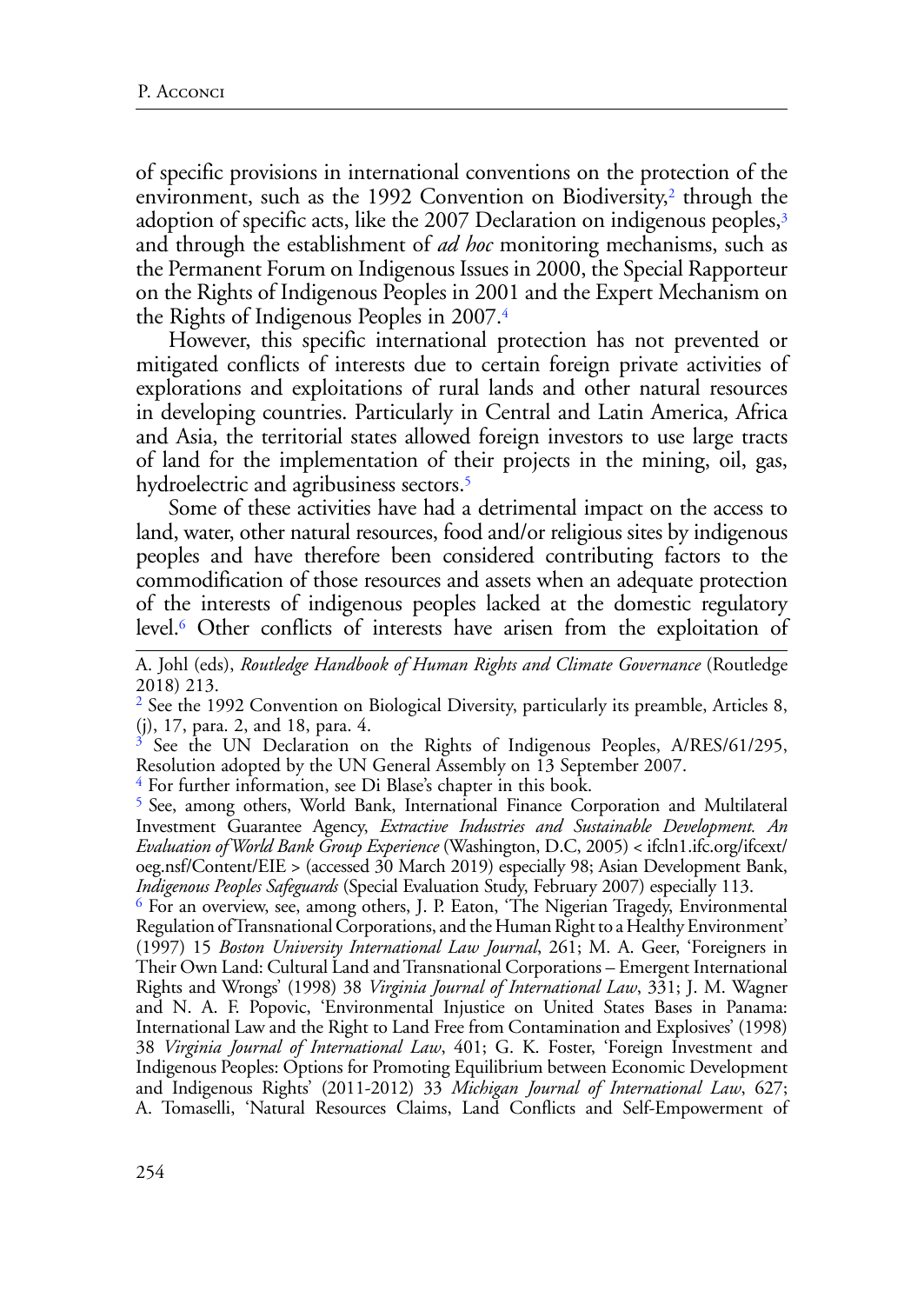traditional knowledge of indigenous peoples in the industrial production of pharmaceuticals and/or cosmetics by foreign companies. A number of nongovernmental organizations have endorsed the complaints of the affected indigenous communities and expressed their discontent, by referring to such activities as 'land grabbing', 'bio-colonialism' or 'bio-piracy', and by calling for international regulatory and policy responses. As a result, certain international organizations adopted specific guidelines and/or principles of conduct to prevent such conflicts by influencing the conduct of host states and/or private investors and by facilitating the respect of traditional practices of local indigenous peoples. Important examples are the 'Operational Policy  $4.10'$  of the World Bank,<sup>7</sup> the 'Performance Standard No. 7' of the International Finance Corporation,<sup>8</sup> the Recommendation of the OECD Council on 'Due Diligence Guidance for Responsible Supply Chains of Minerals from Conflict-Affected and High-Risk Areas['9](#page-2-2) and the 'Voluntary Guidelines for Securing Sustainable Small-Scale Fisheries' of the FAO.[10](#page-2-3)

<span id="page-2-7"></span><span id="page-2-6"></span><span id="page-2-5"></span><span id="page-2-4"></span>Conflicts of interests related to the safeguard of indigenous peoples

Indigenous Movements in the *Cono Sur* - The Case of the Mapuche People in Chile' (2012) 19 *International Journal on Minority and Group Rights*, 153; S. Smis, D. Cambou and G. Ngende, 'The Question of Land Grab in Africa and the Indigenous Peoples' Right to Traditional Lands, Territories and Resources' (2012-2013) 35 *Loyola L.A. International and Comparative Law Review*, 493; V. Jaichand and A. A. Sampaio, 'Dam and Be Damned: The Adverse Impacts of Belo Monte on Indigenous Peoples in Brazil' (2013) 35 *Human Rights Quarterly*, 408; R. Pereira and O. Gough, 'Permanent Sovereignty over Natural Resources in the 21<sup>st</sup> Century: Natural Resource Governance and the Right to Self-Determination of Indigenous Peoples under International Law' (2013) 14 *Melbourne Journal of International Law*, 451; U. Khatri, 'Indigenous Peoples' Right to Free, Prior, and Informed Consent in the Context of State-Sponsored Development: The New Standard Set by *Sara Yaku v. Ecuador* and Its Potential to Delegitimize the Belo Monte Dam' (2013-2014) 29 *American University International Law Review*, 165; [K. Cordes](https://www.elgaronline.com/search?f_0=author&q_0=Kaitlin+Cordes), 'Investments and Human Rights in the Agricultural Sector' in Y. Radi (ed), *[Research Handbook on Human Rights and Investment](https://www.elgaronline.com/view/edcoll/9781782549116/9781782549116.xml)* (Edward Elgar Publishing 2018) 414; V. Vadi, 'Power and Destiny: the Protection of Indigenous Heritage in International Investment Law and Arbitration' (2018) 50 *George Washington International Law Review*, 101.

<span id="page-2-0"></span><sup>&</sup>lt;sup>[7](#page-2-4)</sup> The 'Operational Policy 4.10' of the World Bank was prepared for the staff of the Bank in 2005 and revised in 2013, with the aim of injecting the safeguard of local indigenous communities within the implementation of the Development Policy Lending and Program-for Results-Financing of the World Bank.

<span id="page-2-1"></span>[<sup>8</sup>](#page-2-5) See, specifically, the 'Performance Standards' adopted by the International Finance Corporation in 2012.

<span id="page-2-2"></span>[<sup>9</sup>](#page-2-6) The Guidance was amended on 17 July 2012. For further information, see < [oecd.](http://www.oecd.org/daf/inv/mne/OECD-Due-Diligence-Guidance-Minerals-Edition3.pdf) [org/daf/inv/mne/OECD-Due-Diligence-Guidance-Minerals-Edition3.pdf](http://www.oecd.org/daf/inv/mne/OECD-Due-Diligence-Guidance-Minerals-Edition3.pdf) > (accessed

<span id="page-2-3"></span><sup>30</sup> March 2019).<br><sup>10</sup> The 2015 text is available on < fao.org/3/a-i4356en.pdf > (accessed 30 March 2019).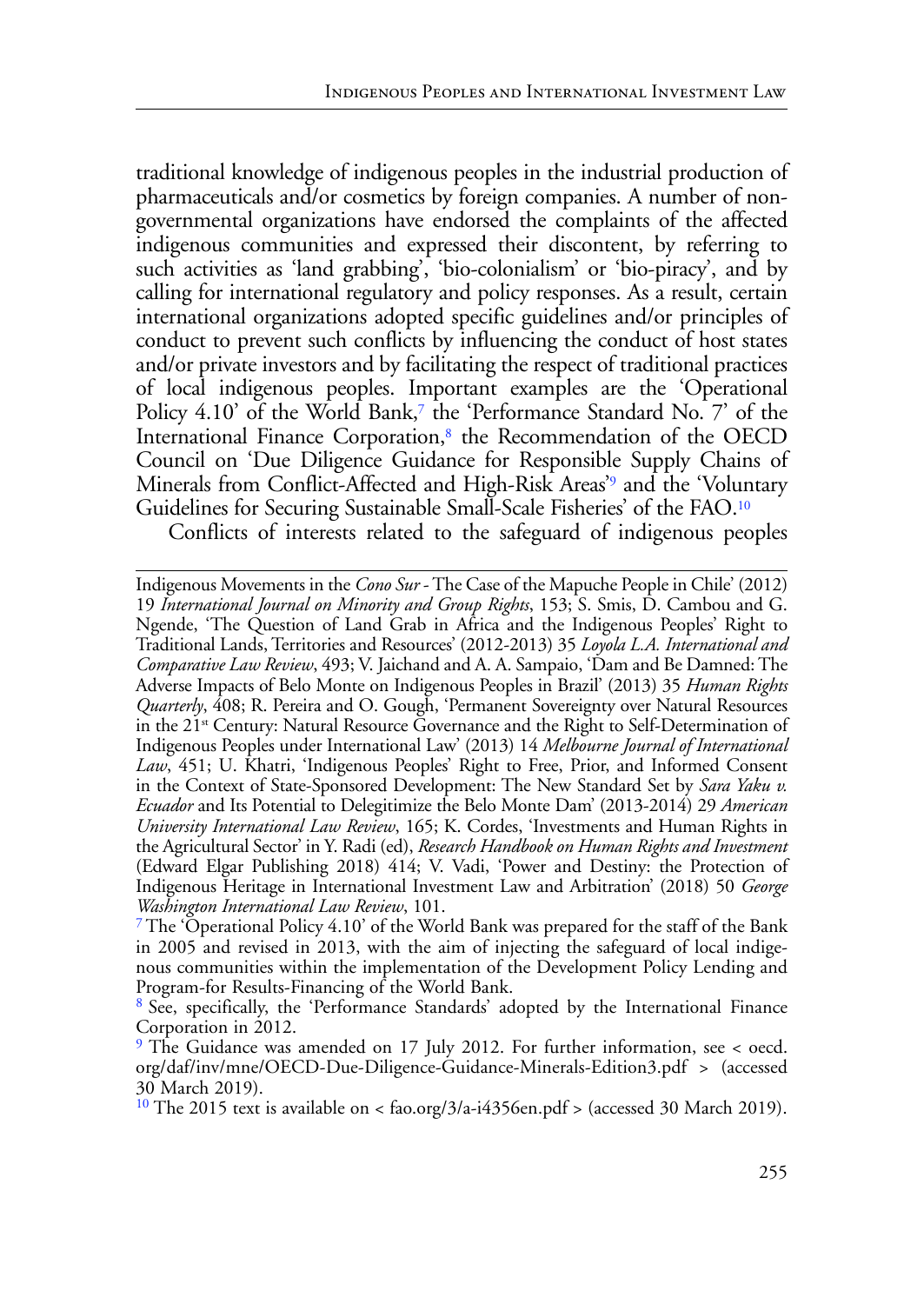within international trade law have arisen with regard to the implementation of the Trade-related Intellectual Property Rights (TRIPS) Agreement. These conflicts have prompted further relevant discussions within the WTO TRIPs Committee, conferences and special reports, but not international disputes before the WTO Dispute Settlement Body (DSB) so far.<sup>11</sup>

<span id="page-3-3"></span>The Special Rapporteur on the Rights of Indigenous Peoples has planned to submit three Reports on the 'impact of international investment agreements on the rights of indigenous peoples' to the Human Rights Council. The first and the second of these Reports clarify how the safeguard of the 'rights' of indigenous peoples – mainly provided in non-binding regulatory instruments – has been neglected or subordinated to the safeguard of the 'rights' of foreign investors that are ensured by international treaties, that is international binding rules.[12](#page-3-1) The different regulatory intensity of the level of protection results in a phenomenon referred to as 'regulatory chill' upon the host state.

<span id="page-3-4"></span>According to the Special Rapporteur on the Rights of Indigenous Peoples, the inclusion of 'the right to regulate in the public interest' of the host state into international investment treaties would be an adequate solution to mitigate the different interests and concerns at stake[.13](#page-3-2) In her

<span id="page-3-2"></span><sup>13</sup> Second Report on the 'Impact of international investment agreements on indigenous peoples' rights', para. 82, stating that '[a] synergy therefore exists between protecting the State's right to regulate in the public interest and ensuring the protection of indigenous peoples' rights, as recognizing indigenous peoples' rights provides a means through which States can limit the abrogation of control over decisions pertaining to natural resources to foreign investors and to tribunals charged with protecting their interests'; paras 86-87, requiring 'properly constructed clauses in relation to the right to regulate'; para. 93, requiring '[a]ppropriate consultation procedures and mechanisms' and '[h]uman rights impact assessments',

<span id="page-3-5"></span><span id="page-3-0"></span><sup>&</sup>lt;sup>11</sup> For further information, see https://www.wto.org/english/tratop-e/trips-e/art27-3b-e. htm (accessed 12 November 2019).

<span id="page-3-1"></span><sup>&</sup>lt;sup>[12](#page-3-4)</sup> Special Rapporteur on the Rights of Indigenous Peoples, second Report on the 'Impact' of international investment agreements on indigenous peoples' rights' – submitted to the Human Rights Council on 11 August 2016 (A/HRC/33/42) - para. 81 (underlining that '[h]armonizing international investment law with international human rights law is a fundamental precondition to addressing this legitimacy crisis, to respecting indigenous peoples' rights and to ensuring a coherent body of international law') and para. 85 (adding that '[t]he outdated belief of States that they are in a position to guarantee security for investors while ignoring the human rights of indigenous peoples must be debunked. Investors must take responsibility for assessing the social and political risk associated with their investments. Otherwise, their expectations cannot be legitimate'). The Special Rapporteur also submitted a Report on the same topic to the UN General Assembly on 7 August 2015 (A/70/301, Report of the Special Rapporteur of the Human Rights Council on the Rights of Indigenous Peoples on the 'Impact of international investment and free trade on the human rights of indigenous peoples').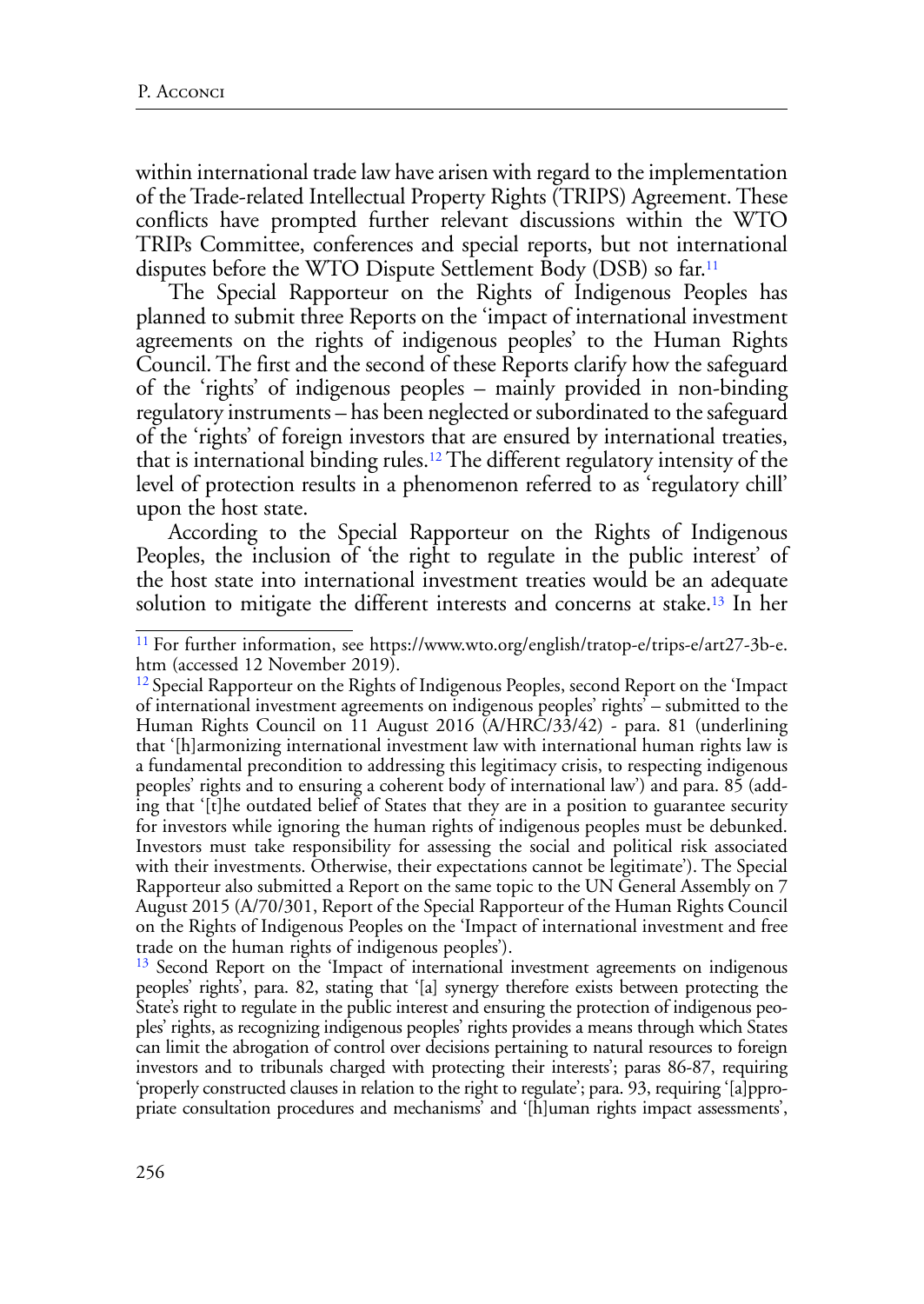<span id="page-4-2"></span>second Reports to the Human Rights Council the Special Rapporteur underlines that a number of international regulatory instruments on the protection of indigenous peoples provide for the establishment of 'culturally appropriate mechanisms', for the 'effective participation of indigenous peoples in all decision-making processes that directly affect their rights' and for 'good-faith consultations to obtain their free, prior and informed consent'.[14](#page-4-0) The third report will be about the relevance of international investment law for the safeguard of the 'rights' of indigenous peoples, in light of a possible interaction among international investment law, international human rights law and the sustainable development agenda. The Report will make proposals on how a coherent regulatory interaction between the rules on the protection of investment and those on the safeguard of indigenous peoples might be designed at an international law level.

States and international organizations have adopted a market-based approach to sustainable development. Instead, a number of non-governmental organizations, indigenous minorities and other non-state actors would have preferred an ecological approach to the promotion of development, in conformity with the spirit of the 1982 'World Charter for Nature'. According to an ecological approach, the preservation of the eco-system, the satisfaction of the basic needs of indigenous peoples, and the safeguard of their religious and cultural traditions would have prevailed over economic interests within the international political and legal frameworks. Such an ecological approach would have facilitated the protection of practices, as well as cultural diversity of indigenous peoples, because of their traditional connection - both spiritual and economic - to land and its resources.

<span id="page-4-3"></span>As will be illustrated in the following section of this chapter and also in another chapter of this book,<sup>[15](#page-4-1)</sup> relevant cases before investment treatybased arbitral tribunals have arisen when a host state adopted a regulatory

with the aim of establishing how international investment agreements might be a tool for the observance of human rights of indigenous peoples, such as 'the right to consultation'; para. 96, specifying how '[i]nvestment dispute settlement bodies addressing cases having an impact on indigenous peoples' rights should promote the convergence of human rights and international investment agreements'; and para. 97, requiring states to '[a]ppoint arbitrators with knowledge of indigenous peoples' rights and cooperate jointly to interpret relevant international investment agreements in relation to indigenous peoples' rights'.

<span id="page-4-1"></span><span id="page-4-0"></span><sup>&</sup>lt;sup>[14](#page-4-2)</sup> Second Report on the 'Impact of international investment agreements on indigenous peoples' rights', para. 17, specifying that the free, prior and informed consent by indigenous peoples should be a requirement that 'applies prior to the enactment of legislative or administrative measures, the development of investment plans or the issuance of concessions, licenses or permits for projects in or near their territories.' See also para. 22 of such a Report. <sup>15</sup> See Vadi's chapter in this volume.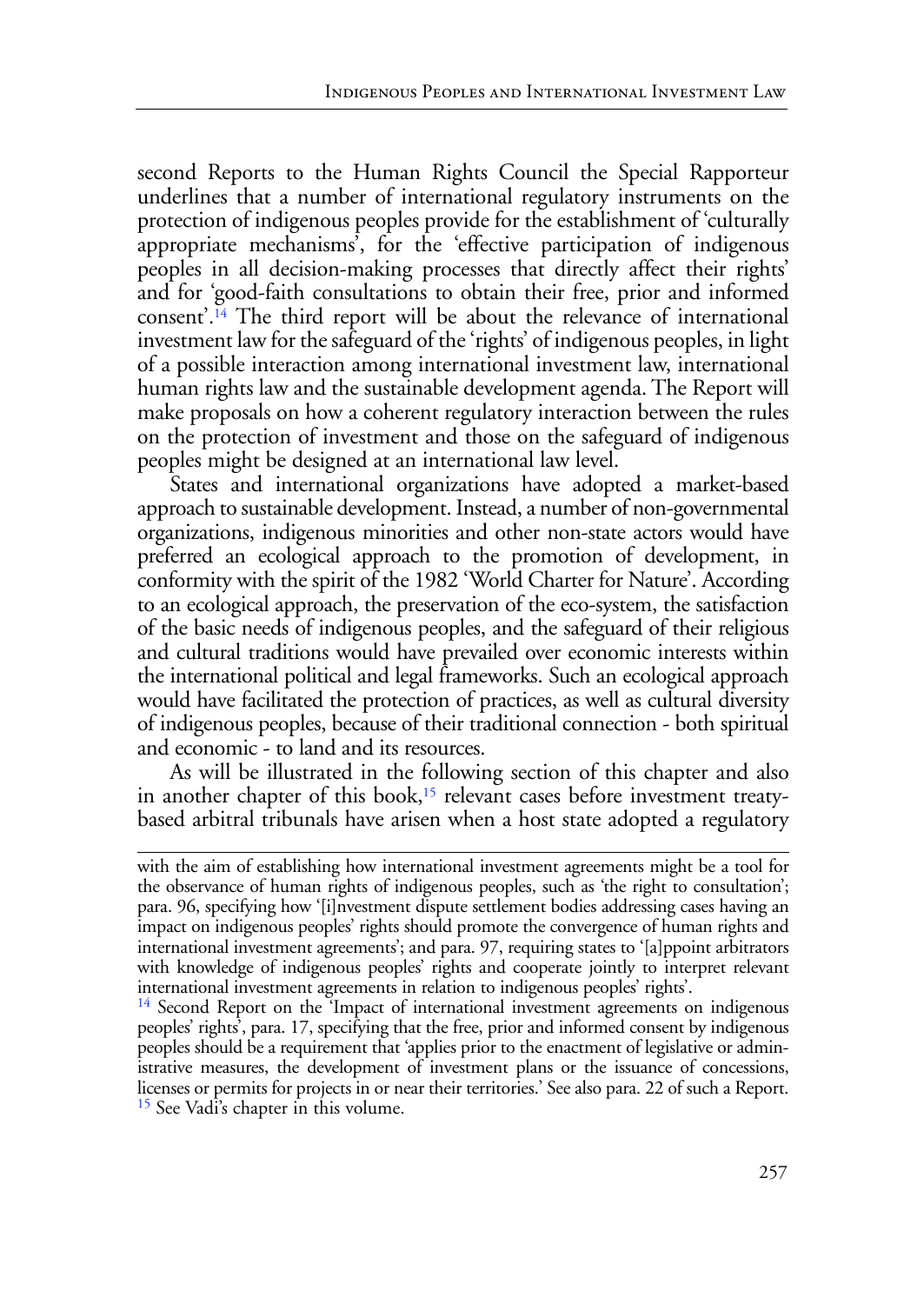<span id="page-5-6"></span><span id="page-5-5"></span><span id="page-5-4"></span>measure for the benefit of specific local indigenous communities in terms of access to natural resources[,16](#page-5-0) cultural and/or religious sites[.17](#page-5-1) This has occurred in host states where indigenous communities live, during the implementation of a foreign investment project.<sup>18</sup> The competent treatybased arbitral tribunals have not been consistent in relation to the relevance of the specific needs of local indigenous communities for the settlement of these cases. In *Grand River Enterprises Six Nations Limited and Others v. The United States* the Arbitral Tribunal did not consider the needs of indigenous peoples to be relevant for the final decision on the merits of the case. In effect, the local indigenous community unsuccessfully claimed that the domestic regulatory measures of the United States for the protection of public health had a detrimental impact on its investment in terms of loss of tax preferential treatments.[19](#page-5-3) The complexity of the contentious facts at the root of such disputes and the different intensity and effectiveness of the international regulatory safeguards for foreign investors, on the one hand, and for indigenous peoples, on the other, appear to have been the main reasons for the arbitral approach.

<span id="page-5-7"></span>Treaty-based arbitrations arising from the need of a host respondent

<span id="page-5-0"></span>[<sup>16</sup>](#page-5-4) See, for instance, *Bear Creek Mining Corporation v. The Republic of Peru*, ICSID Case No. ARB/14/21, Award 30 November 2017 and *South American Silver Limited v. Bolivia*, UNCITRAL Arbitration, Award 30 August 2018.

<span id="page-5-1"></span>[<sup>17</sup>](#page-5-5) See, for instance, *Glamis Gold Limited v. The United States*, NAFTA/UNCITRAL Arbitration, Award, 8 June 2009.

<span id="page-5-3"></span><span id="page-5-2"></span>[<sup>18</sup>](#page-5-6) Special Rapporteur on the Rights of Indigenous Peoples, *Second Report on the 'Impact of international investment agreements on indigenous peoples' rights'* illustrating how conflicts of interest and hence conflicts of norms have arisen and become disputes before international investment treaty-based arbitral tribunals and noting at para. 27 that '[t]ypically, the host states involved employ economic development policies aimed at the exploitation of energy, mineral, land or other resources that are predominantly located in the territories of indigenous peoples. The government agencies responsible for implementing those policies regard such lands and resources as available for unhindered exploitation and actively promote them as such abroad to generate capital inflows. Recognition of indigenous peoples' rights in the domestic legal framework is either non-existent, inadequate or not enforced. Where they exist, institutions mandated to uphold indigenous peoples' rights are politically weak, unaccountable or underfunded. Indigenous peoples lack access to remedies in home and host states and are forced to mobilize, leading to criminalization, violence and deaths. They experience profound human rights violations as a result of impacts on their lands, livelihoods, cultures, development options and governance structures, which, in some cases, threaten their very cultural and physical survival. Projects are stalled and there is a trend towards investor-state dispute settlements related to fair and equitable treatment, full protection and security and expropriation.' [19](#page-5-7) *Grand River Enterprises Six Nations Limited and Others v. The United States*, NAFTA/ UNCITRAL Arbitration, Award 12 January 2011.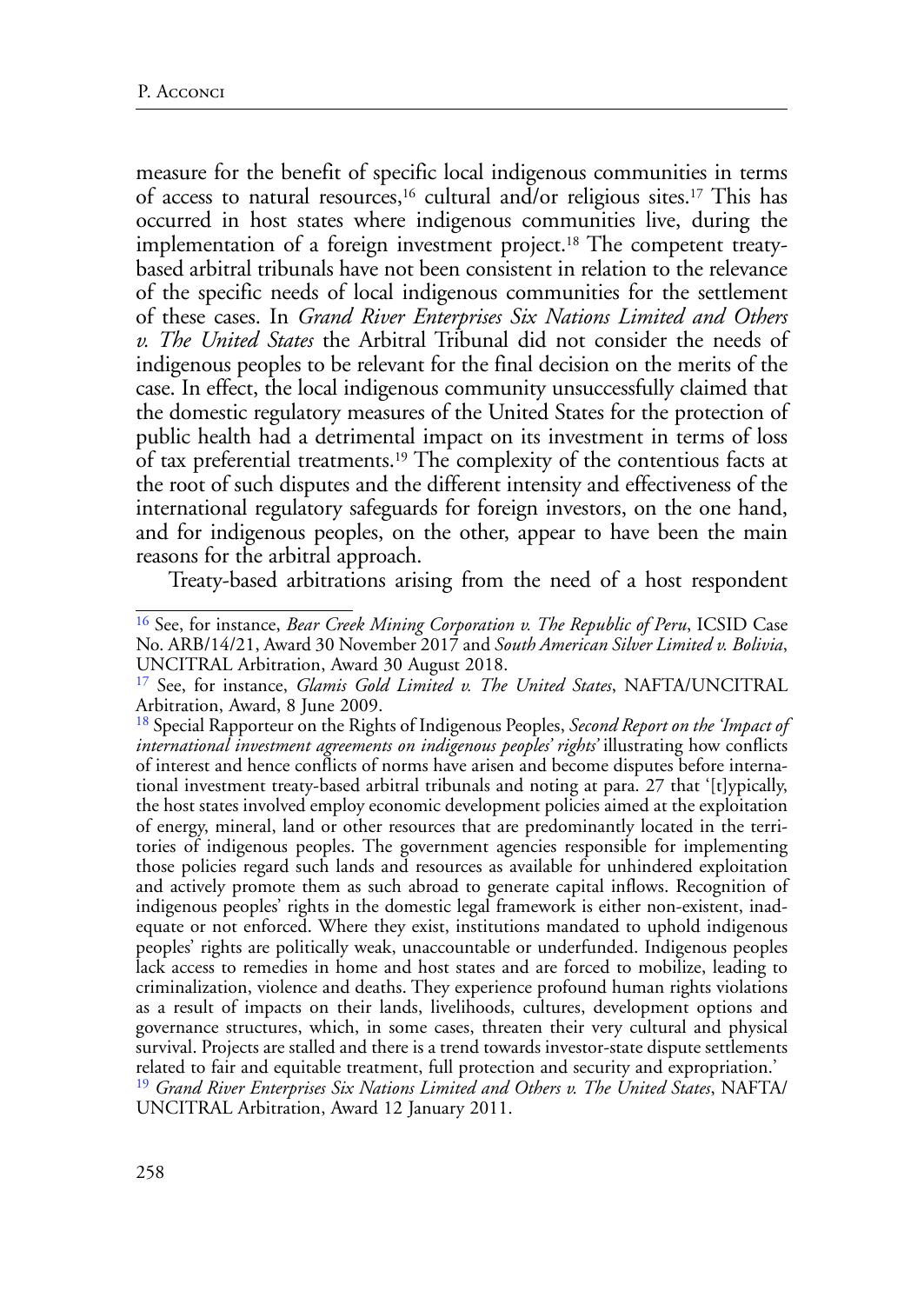state to protect a general interest related to non-investment concerns, such as a local indigenous community, have contributed to discontent and criticism towards the typical structure of international investment treaties and, as will be seen, encouraged its revision by a few states and by the European Union[.20](#page-6-0)

<span id="page-6-1"></span>The chapter proceeds as follows. Section 2 will discuss the main features of foreign investment as a special field of international law. Section 3 will examine and critically assess its on-going revision since the 2008 worldwide financial crisis. Finally, a few concluding remarks will discuss the reasons why regulatory diversification – typical of international law – has to be attained for the safeguard of heterogeneous interests, that is economic and non-economic interests. The attainment of regulatory diversification trough a multilateral approach would contribute not only to prevent conflicts of norms and possibly of interests, but also to enhance the predictability and perceived legitimacy of international investment law.

### 2. *The Features of International Investment Law at the Time of the Expansion of the Liberalization Process*

Since the end of World War II, international investment law has been a specific field of international law in light of the conclusion of a huge number of investment treaties, mainly bilateral, between industrialized states, usually potential home states of a foreign investor, and developing states, that is, potential host states. Since the nineties of the last century, investment chapters have also been included in 'regional' agreements establishing free trade areas.

In order to encourage private initiatives, all these treaties have been designed to protect the interests of foreign investors and to promote their activities worldwide. The traditional regulatory structure of investment

<span id="page-6-0"></span>[<sup>20</sup>](#page-6-1) See, among others, A. Dimopoulos, 'EC Free Trade Agreements: An Alternative Model for Addressing Human Rights in Foreign Investment Regulation and Dispute Settlement?' in P.-M. Dupuy, F. Francioni and E.-U. Petersmann (eds), *Human Rights in International Investment Law and Arbitration* (Oxford University Press, 2009) 565; N. Lavranos, 'How the European Commission and the EU Member States Are Reasserting Their Control over Their Investment Treaties and ISDS Rules' in A. Kulick (ed), *Reassertion of Control over the Investment* Treaty Regime (Cambridge University Press, 2017) 309; D. M. Trubek, 'Foreign Investment, Development Strategies, and the New Era in International Economic Law. An Afterword' in F. Morosini (ed), *Reconceptualizing International Investment Law from the Global South* (Cambridge: CUP 2017) 284.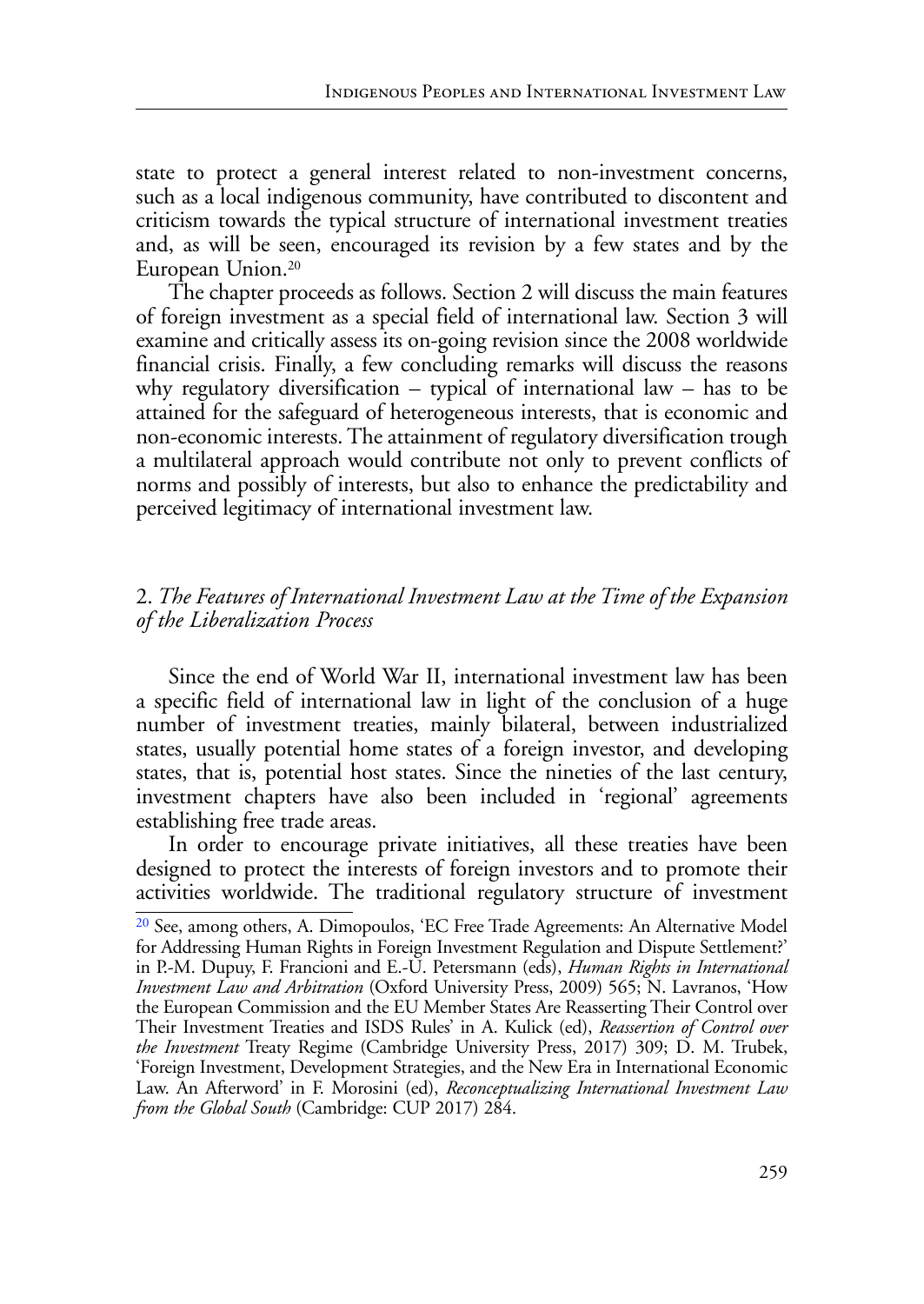treaties has been almost the same. Such treaties provide for open-ended definitions of 'foreign investment', for non-discriminatory treatment standards, that is 'most-favoured-nation' and 'national' treatment standards, for the 'fair and equitable' treatment standard, for the obligation of the payment of compensation, in accordance with market-oriented requirements, in case of an expropriation or any other measure tantamount to an expropriation. Most treaties also provide for 'direct arbitration' for the settlement of disputes between a contracting state and a foreign investor national of another contracting state, referring to the International Centre for the Settlement of Investment Disputes (ICSID) and/or the International Chamber of Commerce (ICC) and/or the United Nations Commission on International Trade Law (UNCITRAL). These regulatory commonalities have established a stable and predictable legal environment and facilitated foreign investments.<sup>21</sup>

<span id="page-7-2"></span>Because of international regulatory diversification, many investment treaties do not include provisions on the safeguard of non-investment concerns such as human rights, the environment, public health, cultural heritage, and indigenous peoples. Separate instruments protect all these interests at the international law level.

Such a regulatory diversification and the consequent different regulatory intensity of the applicable rules for the protection of foreign investment, chiefly binding rules, and for the safeguard of indigenous peoples, commonly non-binding rules both at the international and domestic law levels, have impacted on the settlement of the cases concerning the safeguard of indigenous peoples before treaty-based arbitral tribunals. Non-binding instruments protecting the rights of indigenous peoples have been ineffective before treaty-based arbitral tribunals.<sup>22</sup> The competent

<span id="page-7-0"></span>[<sup>21</sup>](#page-7-2) See, among others, I. F. I. Shihata, 'Promotion of Foreign Direct Investment – A General Account, with Particular Reference to the Role of the World Bank' (1991) 6 *ICSID Review*, 484; P. Juillard, 'L'évolution des sources du droit des investissements' (1994) 250 *Recueil des cours* VI, 11; G. Sacerdoti, 'Bilateral Treaties and Multilateral Instruments on Investment Protection' (1997) 269 *Recueil des Cours*, 251; P. Weil, 'The State, the Foreign Investor, and International Law: The No Longer Stormy Relationship of a *Ménage À Trois*' (2000) 15 *ICSID Review*, 401; P. Kahn, 'Les investissements internationaux, nouvelles donnes: un droit transnational de l'investissement' in P. Kahn and T. W. Wälde (eds), *New Aspects of International Investment Law* (Martinus Nijhoff Publishers, 2007) 3.

<span id="page-7-1"></span><sup>22</sup> Special Rapporteur on the Rights of Indigenous Peoples, second Report on the 'Impact of international investment agreements on indigenous peoples' rights', para. 22 highlighting that '… implementation of those commitments remains poor, and issues remain surrounding the interpretation of indigenous peoples' rights, in particular the right to give or withhold free, prior, and informed consent.'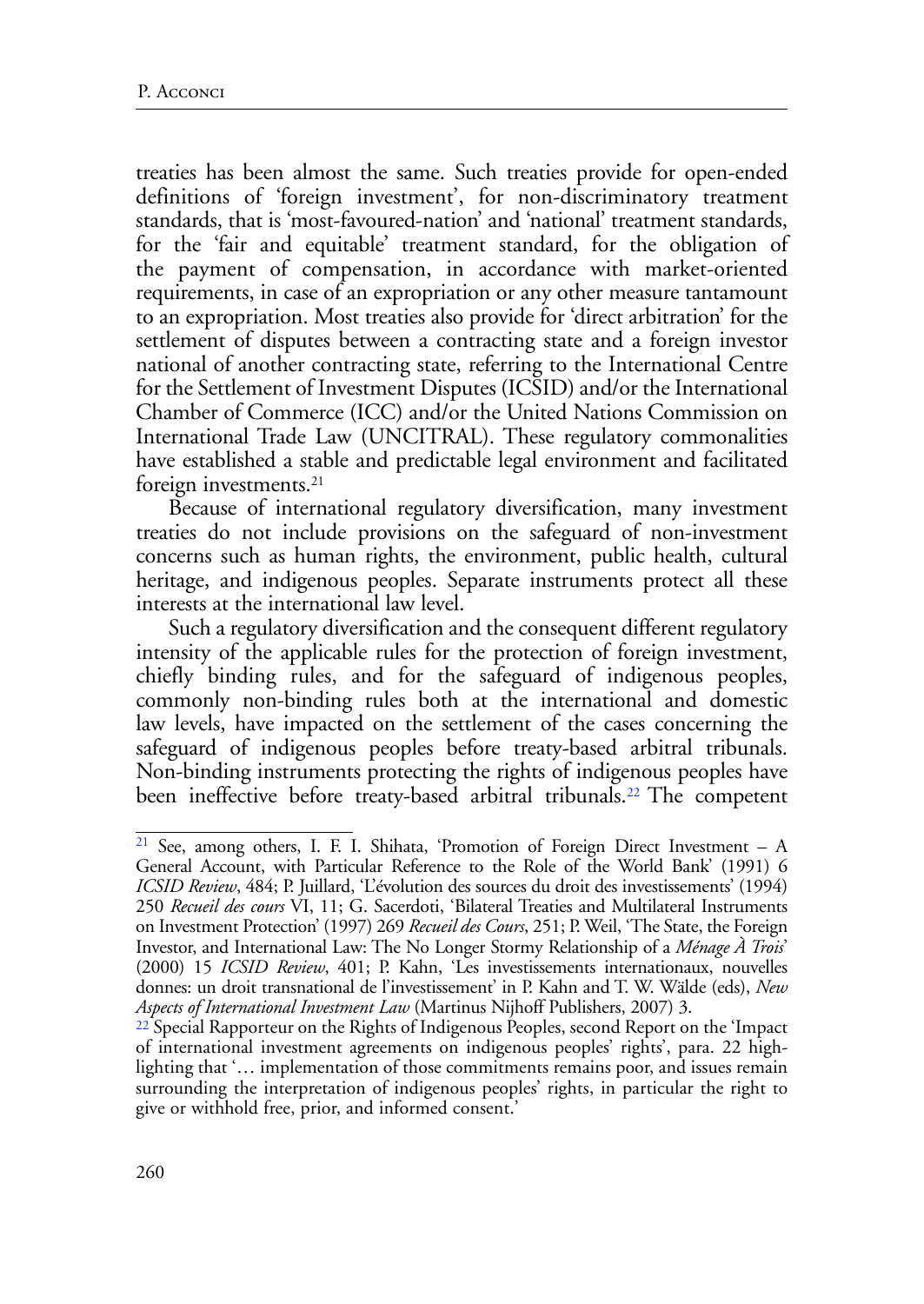investment treaty-based arbitral tribunals did not endorse the interests of indigenous peoples, as a non-investment concern. One reason was that the applicable investment treaties did not include provisions on the safeguard of these interests.[23](#page-8-0)

<span id="page-8-4"></span>The breach of one treaty obligation on the protection of foreign investments due to the adoption of a domestic regulatory measure for the protection of human rights and/or on the environment and/or on indigenous peoples could be justified by a host respondent state if such a measure could be seen as compliance with an international *jus cogens* customary rule. The invocation of such a rule would justify the breach of a specific obligation provided in the applicable investment treaty.

However, the ascertainment of a *jus cogens* customary rule is difficult and, to some extent, unlikely, especially in cases concerning indigenous peoples that may not have an adequate legal support.

<span id="page-8-5"></span>In effect, arbitral tribunals have not engaged in this line of reasoning. After the ICSID revised its Arbitration Rules in 2006, with the inclusion of Articles 36 and 37, to enhance the openness of its arbitral proceedings, through the admission of *amici curiae* briefs,<sup>24</sup> a few tribunals have admitted the submission of such briefs by local non-governmental organizations for the safeguard of the interests of allegedly affected indigenous peoples. Specifically, a few non-governmental organizations have used this procedural innovation to request, as *amici curiae*, competent arbitral tribunals specific interpretations of the applicable international investment treaty, in accordance with relevant international instruments on the safeguard of the non-economic concerns at stake. For instance, a group of local nongovernmental organizations submitted an *amici curiae* brief for the safeguard of affected local indigenous communities in *von Pezold* et al. *v. Zimbabwe*[25](#page-8-2) and in *Border Timbers v. Zimbabwe*. [26](#page-8-3) According to the *amici curiae* brief,

<span id="page-8-7"></span><span id="page-8-6"></span><span id="page-8-0"></span><sup>&</sup>lt;sup>[23](#page-8-4)</sup> See, among others, M. Krepchev, 'The Problem of Accommodating Indigenous Land Rights in International Investment Law' (2015) 6 *Journal of International Dispute Settlement*, 42.

<span id="page-8-2"></span><span id="page-8-1"></span>[<sup>24</sup>](#page-8-5) See https://icsid.worldbank.org/en/Pages/icsiddocs/ICSID-Convention-Arbitration-Rules.aspx. For an overview, see A. Antonietti, '[The 2006 Amendments to the ICSID](https://academic.oup.com/icsidreview/article/21/2/427/628910) [Rules and Regulations and the Additional Facility Rules](https://academic.oup.com/icsidreview/article/21/2/427/628910)' (2006) 21 *ICSID Review*, 427. [25](#page-8-6) See *Bernhard von Pezold and Others v. The Republic of Zimbabwe*, ICSID Case No ARB/10/15. The ICSID tribunal published its award on this case on 28 July 2015. The application for annulment of this award submitted by Zimbabwe was dismissed (Decision on annulment, ICSID *ad hoc* Committee, 21 November 2018).

<span id="page-8-3"></span>[<sup>26</sup>](#page-8-7) See *Border Timbers Limited, Border Timbers International (Private) Limited, and Hangani Development Co. (Private) Limited v. The Republic of Zimbabwe*, ICSID Case No. ARB/10/25. This case was joined with *Bernhard von Pezold and Others v. The Republic of Zimbabwe*.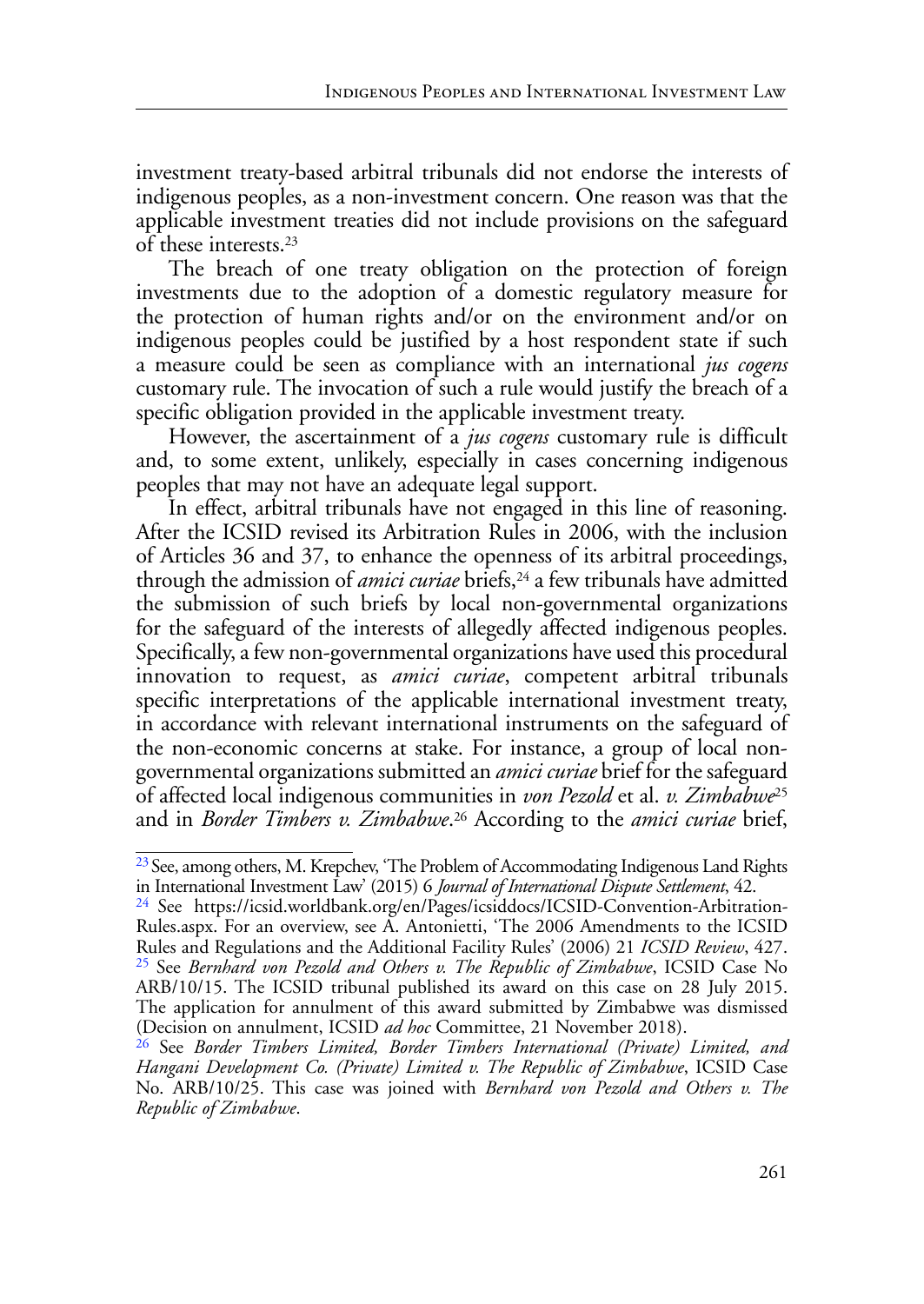<span id="page-9-2"></span>the applicable investment treaties should have been interpreted and implemented in line with a few international instruments on the protection of human rights and indigenous peoples, such as the UN Covenant on the Protection of Economic, Social and Cultural Human Rights and the 2007 UN Declaration on the Rights of Indigenous Peoples. The consideration of these instruments would have led the tribunal to reject or, at least, to mitigate the requests of the claimants, in particular those related to the amount of compensation. The competent arbitral tribunal did not admit the request of the petitioners to make a submission as *amici curiae,* finding that the petitioners - the group of non-governmental organizations - did not have 'a significant interest in the proceeding'.<sup>27</sup> The text of the applicable investment treaties, the 1995 bilateral investment treaty between Germany and Zimbabwe and the 1996 bilateral investment treaty between the Swiss Confederation and Zimbabwe, including rules applicable both to the procedural and the substantive matters of the case, did not contain useful provisions for the adoption of a 'pro-indigenous peoples' approach. The Tribunal could confine itself to the letter of such applicable law as the root of its jurisdiction. In *Glamis Gold Limited v. The United States* the Arbitral Tribunal reached the same conclusion as to the report submitted by third parties as *amici curiae*. [28](#page-9-1)

However, in the *Glamis* case the respondent state succeeded in challenging the requests made by the claimant. In brief, the Arbitral Tribunal concluded that the host state's domestic regulatory measures aimed at safeguarding a traditional religious site, the California Desert Conservation Area, for the local indigenous community, the Quechan Indian Tribe, did not constitute

<span id="page-9-0"></span> $27$  The ICSID Tribunal found that the petitioners – the group of non-governmental organizations – did not have a 'significant interest in the proceeding.' The Tribunal did not admit the request of the petitioners to make a submission as *amici curiae*. According to the petitioners, the cases 'raise[d] critical questions of international human rights law, which engage[d] both the duty of the Zimbabwean state and the responsibility of the investor company, with regard to the affected indigenous peoples' (*Border Timbers Limited, Border Timbers International (Private) Limited, and Hangani Development Co. (Private) Limited v. The Republic of Zimbabwe*, ICSID ARB/10/25, Procedural Order No. 2, 26 June 2012, in particular para. 61). The petitioners also aimed to protect the capacity of local indigenous peoples to manage the land where they lived and to exploit local natural resources in accordance with the UN Declaration on the Rights of Indigenous Peoples. The Tribunal denied the relevance of such a Declaration in the arbitral proceedings (paras 56-63, especially paras 58-59, of the same Procedural Order).

<span id="page-9-1"></span> $28$  The Tribunal confined itself to the 'letter of the law' of the NAFTA Treaty that was at the base of its jurisdiction and did not refer to other international rules, as requested by a group of interested non-disputing parties. *Glamis Gold Limited v. The United States*, NAFTA/UNCITRAL Arbitration, Award 8 June 2009, para. 8.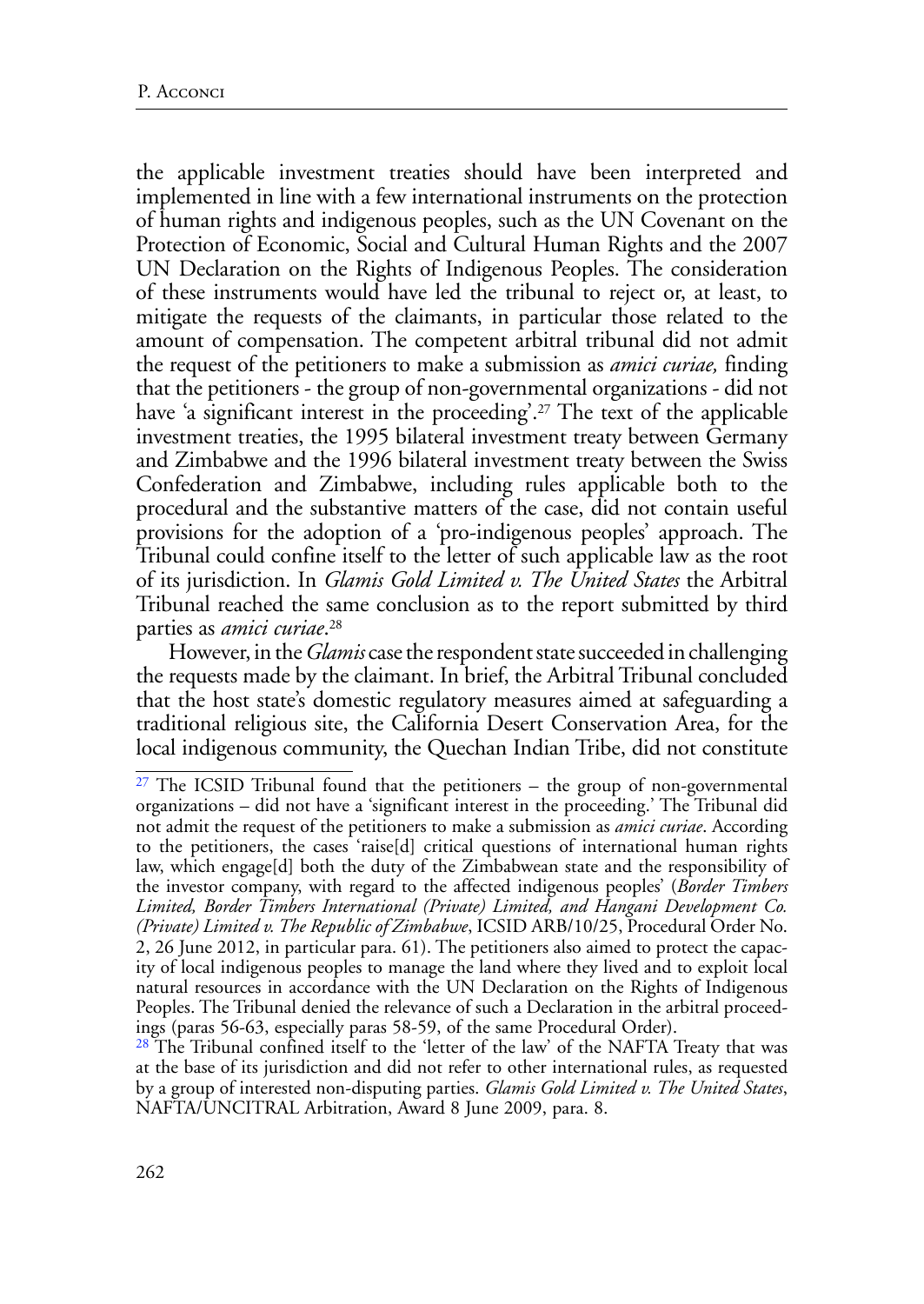<span id="page-10-6"></span><span id="page-10-5"></span>a breach of the fair and equitable treatment standard as provided in Article 1105 of the NAFTA Treaty[.29](#page-10-0) This Treaty was at the base of the jurisdiction of the arbitral tribunal. The respondent state also succeeded in *Burlington v. The Republic of Ecuador*. [30](#page-10-1) The dispute arose because of the opposition of local indigenous communities to hydrocarbon operations related to the realization of the foreign investment project. According to the claimant, the host state had breached the applicable international investment treaty, the 1993 Bilateral Investment Treaty between the United States and Ecuador, as it had failed to provide full protection and security against such an opposition. After reviewing the relationship between the foreign investor and the host state at the time of the opposition of local indigenous communities, the Tribunal concluded in favour of the host state, as Ecuador had assisted the claimant during that period of time, by making efforts to find a compromise between its interests and those of the local indigenous communities.<sup>31</sup>

<span id="page-10-8"></span><span id="page-10-7"></span>Instead in *Copper Mesa Mining Corporation v. The Republic of Ecuador* and *South American Silver Ltd. v. Bolivia* both respondent states did not succeed. In *Copper Mesa Mining Corporation v. The Republic of Ecuador* the respondent state did not succeed in persuading the arbitral tribunal - established in accordance with the 1996 Bilateral Investment Treaty between Canada and Ecuador - that its conduct was in conformity with the 'fair and equitable treatment' and 'full protection and security' standards under the Canada-Ecuador BIT[.32](#page-10-3) The Tribunal, however, reduced the awarded compensation by 30%, as this acknowledged that Copper Mesa had engaged in 'reckless escalation of violence… particularly with the employment of organised armed men in uniform using tear gas canisters and firing weapons at local villagers and officials.['33](#page-10-4) To justify its decision to award compensation, the Tribunal clarified that the office of the local

<span id="page-10-4"></span><sup>[33](#page-10-9)</sup> Id., para. 4.265.

<span id="page-10-9"></span><span id="page-10-0"></span>[<sup>29</sup>](#page-10-5) Id., paras 824-829.

<span id="page-10-1"></span>[<sup>30</sup>](#page-10-6) See *Burlington Resources Incorporation v. The Republic of Ecuador (formerly Burlington Resources Incorporation and Others v. The Republic of Ecuador and Empresa Estatal Petróleos del Ecuador (PetroEcuador))*, ICSID ARB/08/5, Decision on Jurisdiction, 2 June 2010.

<span id="page-10-2"></span> $31$  Id., para. 298 specifying that '[w]hile Claimant's expectation is conceivably a diplomatic request for further assistance in connection with the indigenous opposition in the Block, this request for assistance does not express disagreement with the manner in which the Respondent has fulfilled its obligation to provide protection and security in the Block. In and of itself, a request for assistance does not express disagreement on the parties' rights and obligations are, unless the surrounding context suggests otherwise, i.e. that the party whose assistance is requested has thus far failed to abide by its duty to assist.'

<span id="page-10-3"></span>[<sup>32</sup>](#page-10-8) *Copper Mesa Mining Corporation v. The Republic of Ecuador*, PCA Case No. 2012- 2, [Award](https://www.italaw.com/sites/default/files/case-documents/italaw7443.pdf) 15 March 2016, Part 6, paras 6.82-6.85.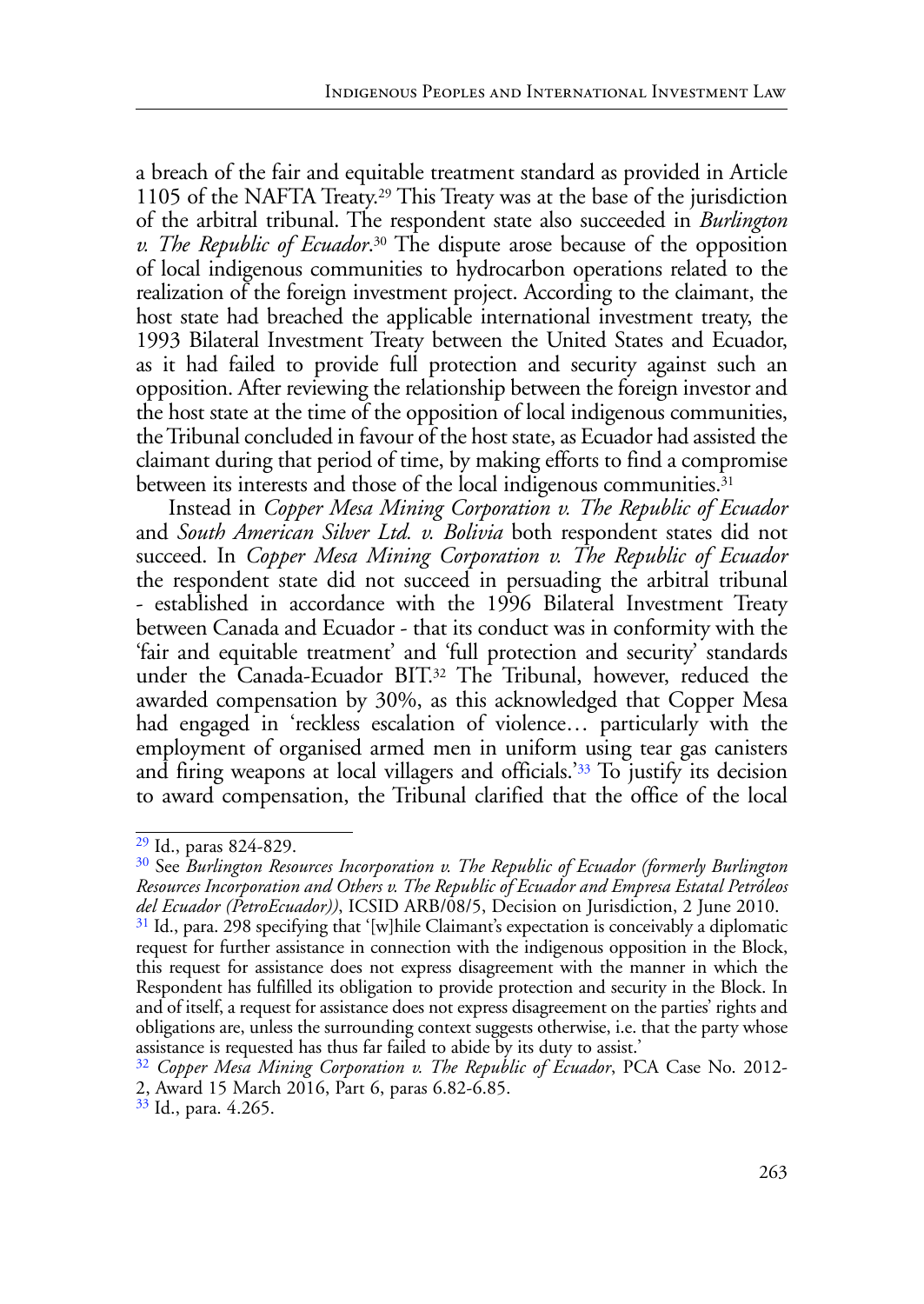<span id="page-11-5"></span>subsidiary, rather than the 'negligent' management of the Canadian claimant, was responsible for such a 'malicious and reckless' conduct[.34](#page-11-0)

<span id="page-11-8"></span><span id="page-11-7"></span><span id="page-11-6"></span>In *South American Silver Ltd. v. Bolivia* the respondent state did not succeed in 'meet[ing] its burden of proof that indigenous rights prevail over the protections granted to the Claimant under the Treaty in case of conflict'[.35](#page-11-1) The respondent state relied on a 'systemic interpretation' of the applicable investment treaty, the 1988 Bilateral Investment Treaty between the United Kingdom and Bolivia, based on Article 31(3)(c) of the Vienna Convention' to highlight that the compliance with its international human rights obligations explained the breach of its obligations under the applicable investment treaty[.36](#page-11-2) The Arbitral Tribunal denied that this kind of interpretation could justify the reversion of the ownership of the investment project, more specifically could justify the conduct of Bolivia under the principles of proportionality and necessity.[37 T](#page-11-3)he Tribunal concluded that the reversion of the ownership of the investment project had been tantamount to an expropriation, in accordance with the applicable investment treaty, rather than the exercise of the host state's police powers for the protection of the human rights of the local indigenous community[.38](#page-11-4) However, the arbitrator Mr. Osvaldo Cesar Guglielmino did not agree with this conclusion by attaching his dissenting opinion to the award. In order to show the lack of jurisdiction, both *ratione materiae* and *ratione personae*, of the Arbitral Tribunal under the Bilateral Investment Treaty between the United Kingdom and Bolivia, the dissenting arbitrator underlined that the claimant – a company based in Bermuda – was a shell company. This company was different from the Canadian company that, by relying, among others, on its pro-sustainable development approach, managed

<span id="page-11-9"></span><span id="page-11-0"></span>[<sup>34</sup>](#page-11-5) Id., para. 6.100.

<span id="page-11-1"></span><sup>&</sup>lt;sup>[35](#page-11-6)</sup> The claimant had pointed to the failure of the respondent host state in showing the prevalence of the human rights of the local indigenous communities over the treaty protection of the investment (*South American Silver Limited v. Bolivia*, UNCITRAL Arbitration, Award 30 August 2018, especially para. 189). The claimant also succeeded in showing that in other cases, such as the *Glamis Gold Limited v. The United States* and *von Pezold v. The Republic of Zimbabwe* cases, 'international arbitration tribunals have had an opportunity to make issues of indigenous peoples' rights outcome-determinative, and have declined to do so' (*South American Silver Limited v. Bolivia*, UNCITRAL Arbitration, Award 30 August 2018, para. 191).

<span id="page-11-2"></span><sup>&</sup>lt;sup>[36](#page-11-7)</sup> Id., paras 195-196, as to the host state's counter-claim based on the importance of international obligations on human rights for the protection of the local indigenous community.

<span id="page-11-3"></span>[<sup>37</sup>](#page-11-8) Id., paras 217-218.

<span id="page-11-4"></span>[<sup>38</sup>](#page-11-9) Id., paras 519-526, 541, 622-630. See also Professor Francisco Orrego Vicuña's separate opinion.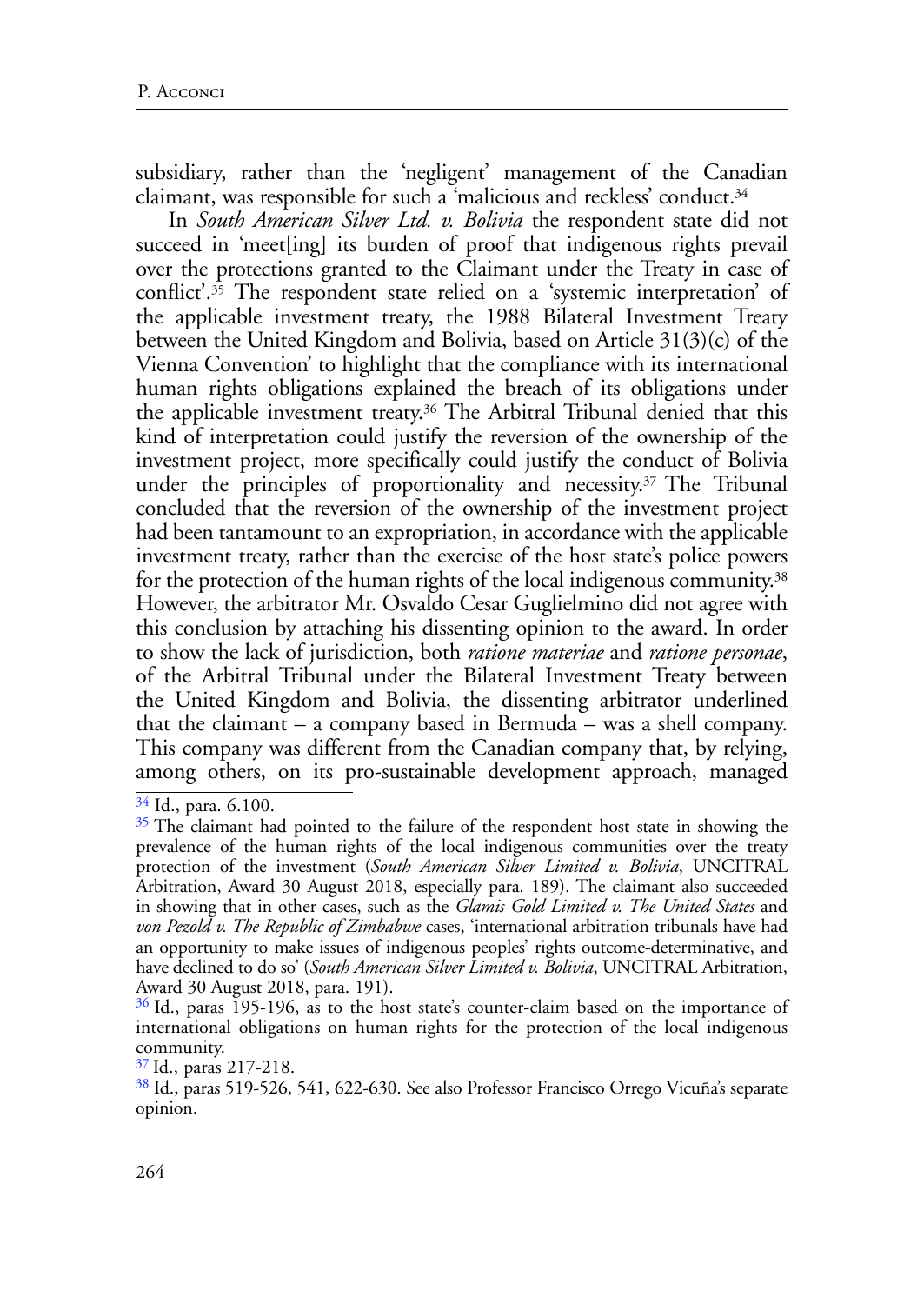<span id="page-12-4"></span>the relationship with Bolivia and the implementation of the investment project[.39](#page-12-0)

<span id="page-12-5"></span>In *Bear Creek Mining Corp. v. Peru* the respondent state, Peru, also did not succeed in relying on the opposition of a part of the local indigenous community to justify its choice to terminate the foreign investment.<sup>[40](#page-12-1)</sup> The Arbitral Tribunal decided that Peru had to pay 'reasonable and appropriate damages for its breach' of the applicable international treaty, that is the 2008 Free Trade Area Agreement between Canada and Peru.<sup>[41](#page-12-2)</sup>

<span id="page-12-7"></span><span id="page-12-6"></span>In addition to such international treaty-based investment arbitral cases, there have been a few relevant cases arisen from a foreign investment before the Inter-American Court of Human Rights.<sup>[42](#page-12-3)</sup>

<span id="page-12-0"></span><sup>&</sup>lt;sup>[39](#page-12-4)</sup> At para. 74 of his dissenting opinion, the arbitrator Mr. Osvaldo Cesar Guglielmino points out that '[t]he facts as analyzed above establish the following: a Canadian company that is not a party to this arbitration (SASC) asserts ownership of the purported investment and performs all of the management and control acts attributable to an actively involved company that owns the purported investment. However, the party appearing before this Tribunal as an investor is not the Canadian company, but another company from Bermuda (territory covered by the scope of the BIT between Bolivia and the United Kingdom), a shell company with a negligible capital and a nominal and passive shareholding in Bahamian companies and in connection with which no active involvement in the object of this dispute was established.'

<span id="page-12-1"></span>[<sup>40</sup>](#page-12-5) *Bear Creek Mining Corporation v. The Republic of Peru*, ICSID Case No. ARB/14/21, Award, 30 November 2017, paras 231-250 (as to the position of the claimant), para. 244 (as to the sustainability of its investment project), and paras. 251-266, particularly paras 257-259 (as to the position of the respondent state).

<span id="page-12-2"></span><sup>&</sup>lt;sup>41</sup> Id., para. 657 rejecting the claimant's request for 'punitive damages', in accordance with the 'discounted cash flow' method, and (para. 656) deciding that 'this Award will focus on the value of what Claimant actually invested'. Id., paras 663-668, as to the conclusion of the majority of the arbitrators in relation to the assessment of damages. See also Professor Philippe Sands's dissenting opinion.

<span id="page-12-3"></span><sup>&</sup>lt;sup>[42](#page-12-7)</sup> For further information, see Citroni's and Focarelli's respective chapters in this volume. For an overview of relevant cases, see, among others, S. J. Anaya and R. A. Williams Jr., 'The Protection of Indigenous Peoples' Rights over Lands and Natural Resources under the Inter-American Human Rights System' (2001) 14 *Harvard Human Rights Journal*, 33; P. Nikken, 'Balancing of Human Rights and Investment Law in the Inter-American System of Human Rights' in P.-M. Dupuy, E.-U. Petersmann and F. Francioni (eds), *Human Rights in International Investment Law and Arbitration* (Oxford University Press, 2009) 246; R. Polanco and R. Mella, 'Investment Arbitration and Human Rights Cases in Latin America' in Y. Radi (ed), *[Research Handbook on Human Rights and Investment](https://www.elgaronline.com/view/edcoll/9781782549116/9781782549116.xml)* (Edward Elgar Publishing, 2018) 41.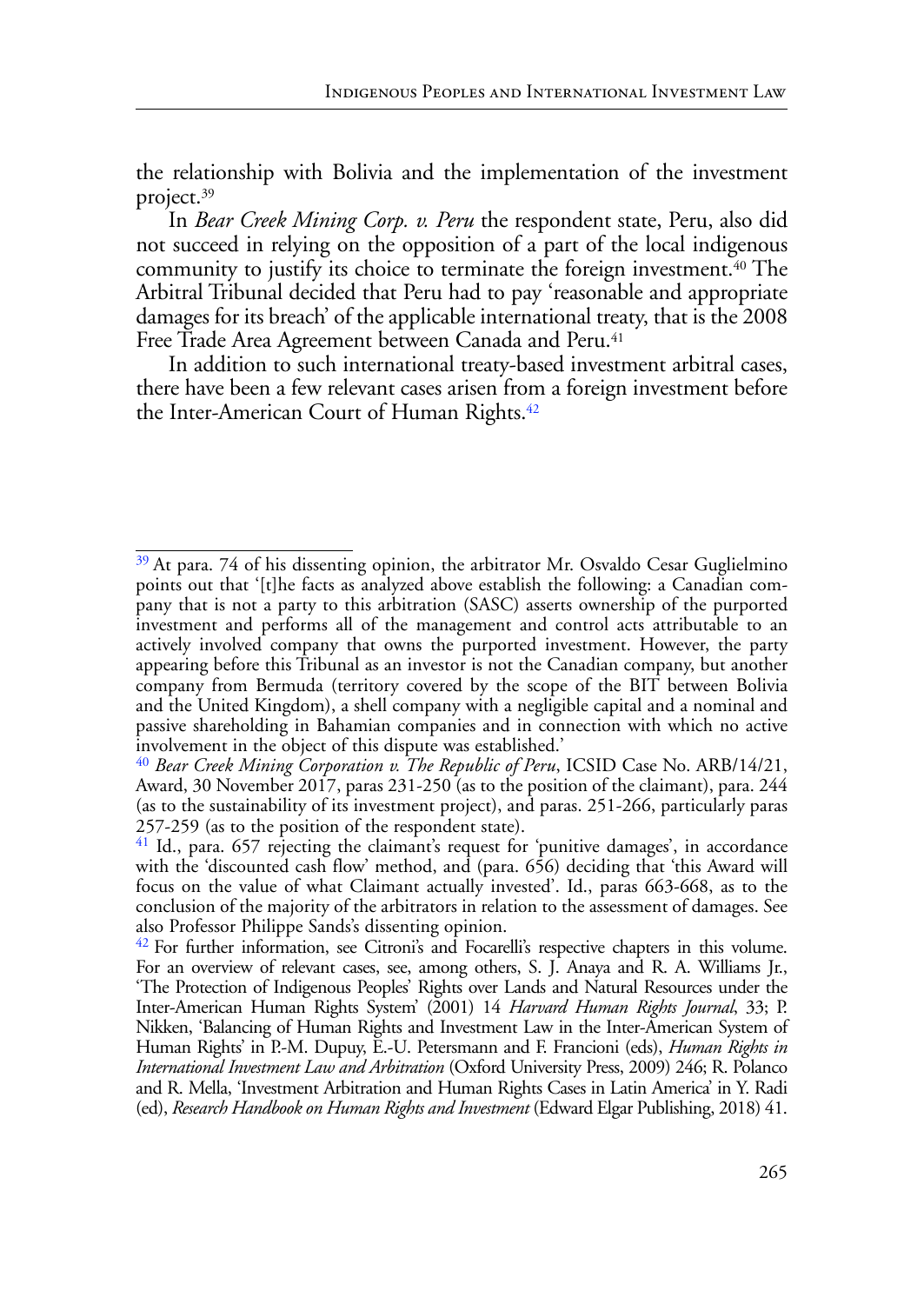## *3. The Revision of International Investment Law after the 2008 Financial Crisis, with Particular Regard to the Position of the European Union*

Over the last decade, international investment law has no longer focused on the protection of a foreign investor's interests only. Regulatory changes have occurred because of the political shift in the approach of international organizations and of a number of states, such as the United States (at the time of the Obama Administration), Canada, Australia, and India. The EU institutions, mainly the Commission and the European Parliament, have also referred to the importance of the safeguard of a few general interests related to the quality of the development process within the exercise of the EU competence on foreign direct investment provided in the 2007 EU Lisbon Treaty.<sup>43</sup>

<span id="page-13-7"></span><span id="page-13-6"></span><span id="page-13-5"></span>This has led to changes in international investment treaty practice to provide states adequate regulatory spaces for the safeguard of certain noninvestment concerns through the adoption of specific public policies. A number of investment treaties have been revised, in order to include, for instance, non-relaxation clauses,<sup>44</sup> general exceptions to treaty obligations on the treatment of investors as 'non-precluded measures', [45](#page-13-2) specific exceptions to treaty obligations on performance requirements,<sup>46</sup> special clauses on the safeguard of the environment<sup> $47$ </sup> and on the 'right to regulate'

<span id="page-13-9"></span><span id="page-13-8"></span><span id="page-13-0"></span> $43$  See, in particular, the Communication from the Commission to the European Parliament, the Council, the European Economic and Social Committee and the Committee of the Regions 'Towards a comprehensive European international investment policy', COM/2010/0343 final; the 'Conclusions on a comprehensive European international investment policy' adopted by the EU Council on 25 October 2010; and the Report on the 'Future European International Investment Policy' adopted by the Committee on International Trade of the European Parliament on 22 March 2011.

<span id="page-13-1"></span> $\frac{44}{3}$  See, for instance, Article 9, para. 9, ch. 9, of the 2011 Korea-Peru Free Trade Agreement; Article 10, para. 20, of the 2011 India-Malaysia Comprehensive Economic Cooperation Agreement; Article 12, para. 5, of the 2012 US Model BIT; Article 15 of the 2019 Australia-Uruguay BIT.

<span id="page-13-2"></span>[<sup>45</sup>](#page-13-7) See, among others, Article XVII of the 1997 Canada-Armenia BIT; Article 11, para. 3, of the 1998 Switzerland-Mauritius BIT; Article 5, para. 3, of the 1999 New Zealand-Argentina BIT; Article 10, para. 1, of the 2004 Model BIT of Canada; Article 19, para. 1, of the 2018 Kazakhstan-Singapore BIT; Article 4, para. 2, of the 2018 Cambodia-Turkey BIT.

<span id="page-13-3"></span><sup>&</sup>lt;sup>46</sup> See, for instance, Article 5, para. 3, letter c, of the 2003 Australia-Singapore Free Trade Agreement; Article 8, para. 3, letter c, of the 2012 US Model BIT; Article 14.10, para. 3, letter c, of the 2018 agreement among Canada, Mexico and the United States (USMCA); Article 9.10, para. 3, letter d, of the 2018 [Comprehensive and Progressive Agreement for](https://investmentpolicy.unctad.org/international-investment-agreements/treaties/treaties-with-investment-provisions/3808/comprehensive-and-progressive-agreement-for-trans-pacific-partnership-cptpp-2018-) [Trans-Pacific Partnership \(CPTPP\).](https://investmentpolicy.unctad.org/international-investment-agreements/treaties/treaties-with-investment-provisions/3808/comprehensive-and-progressive-agreement-for-trans-pacific-partnership-cptpp-2018-)

<span id="page-13-4"></span><sup>&</sup>lt;sup>47</sup> See Article 12 of the 2012 US Model BIT.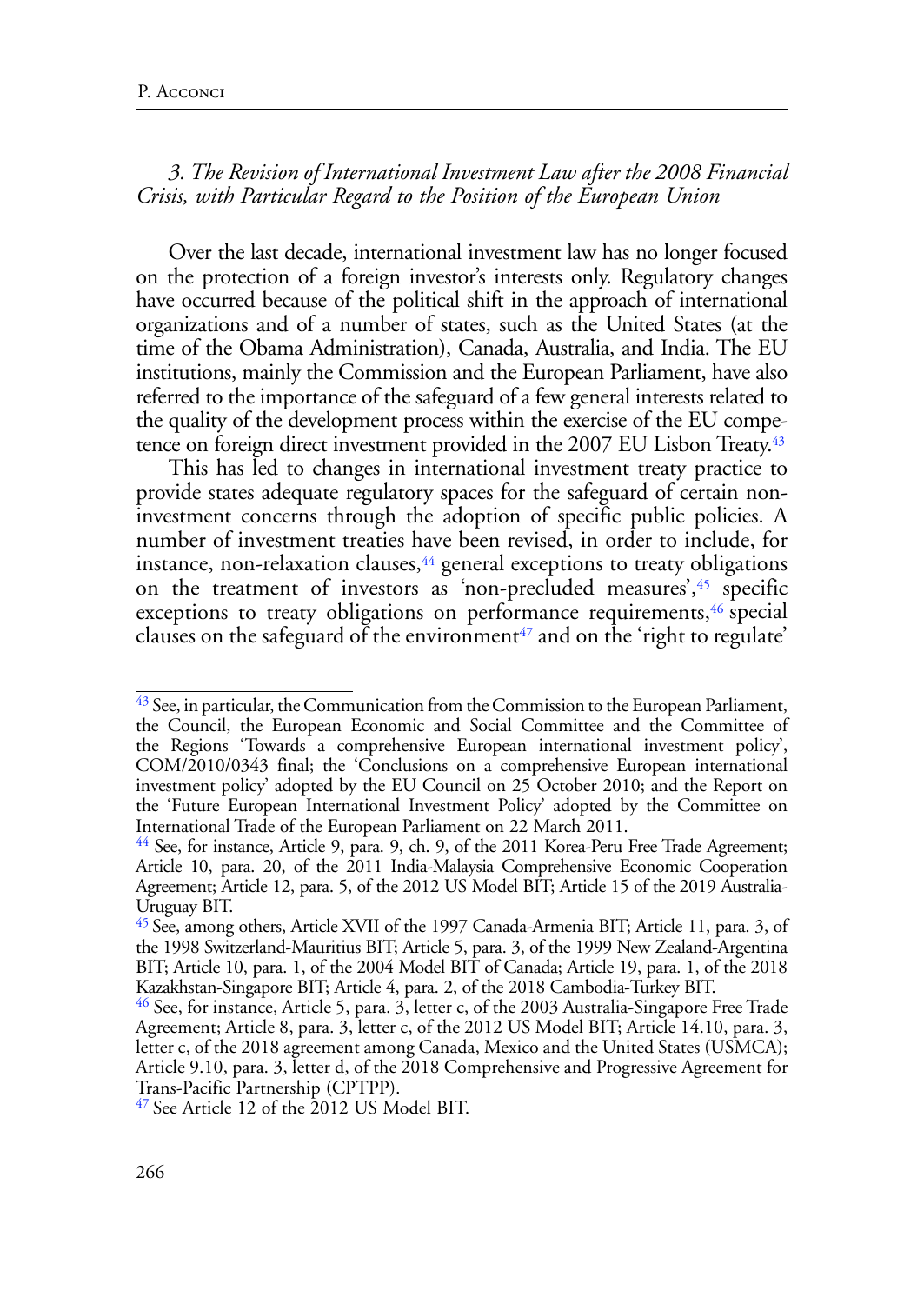<span id="page-14-3"></span>of contracting states.<sup>48</sup>

As mentioned, the ICSID Arbitration Rules were revised to render arbitral proceedings more inclusive.

<span id="page-14-4"></span>The UNCITRAL has enhanced the transparency of treaty-based investment arbitration, by adopting special rules on its arbitral proceedings.<sup>49</sup>

Provisions on the safeguard of indigenous peoples, and more specifically on the safeguard of their relationship with land and natural resources, have been included in certain relevant treaties. A few 'comprehensive and trade' agreements signed or concluded by the European Union, as a new influential player,<sup>50</sup> and by a few economic advanced states, such as

<span id="page-14-5"></span><span id="page-14-2"></span><span id="page-14-1"></span><span id="page-14-0"></span>[48](#page-14-3) See, for instance, Article 20, para. 8, of the Investment Agreement for the 2007 COMESA Common Investment Area; Article 20 of the 2012 SADC Model BIT; Article 4 (b) of the Annex B to the 2012 US Model BIT; the preamble of the 2016 Comprehensive Economic and Trade Agreement (CETA) among the European Union, its Member States and Canada; Article 23, para. 1, of the 2016 Nigeria-Morocco BIT; the preamble of the 2019 Australia-Uruguay BIT; the preamble of the 2019 Facilitation and Cooperation Investment Agreement between Brazil and the United Arab Emirates. [49](#page-14-4) See, in particular, the 2014 UNCITRAL 'Rules on Transparency in Treaty-based Investor-State Arbitration' <https://www.uncitral.org/pdf/english/texts/arbitration/ rules-on-transparency/Rules-on-Transparency-E.pdf> (accessed 12 November 2019). [50](#page-14-5) See, for instance, the 2008 Economic Partnership Agreement between the European Union, its Member States and the CARIFORUM States, that is Antigua and Barbuda, Bahamas, Barbados, Belize, Dominica, the Dominican Republic, Grenada, Guyana, Haiti, Jamaica, Saint Lucia, Saint Vincent and Grenadine, Saint Christopher and Nevis, Suriname and Trinidad and Tobago. Its Article 45 reads as follows: '1. [t]he Parties respecting and promoting their national, regional and international obligations agree that cooperation activities shall enhance the protection and promotion of the rights and fundamental freedoms of indigenous peoples, as recognised by the United Nations Declaration on the Rights of Indigenous Peoples. Further, cooperation activities shall enhance and promote the human rights and fundamental freedoms of persons belonging to minorities and ethnic groups. 2. Special attention should be paid to poverty reduction, and to the fight against inequality, exclusion and discrimination. Relevant international documents and instruments addressing the rights of indigenous peoples such as United Nations Resolution 59/174 on the Second Decade of the World's Indigenous Peoples, and, as ratified, the International Labour Organization 169 Convention concerning Indigenous and Tribal Peoples in Independent Countries, should guide the development of cooperation activities, in line with the national and international obligations of the Parties. 3. The Parties further agree that cooperation activities shall systematically take into account the social, economic and cultural identities of these peoples and shall ensure as appropriate their effective participation in cooperation activities, in particular in those areas most relevant to them, notably sustainable management and use of land and natural resources, environment, education, health, heritage and cultural identity. 4. Cooperation shall contribute to promoting the development of indigenous peoples. Cooperation shall also contribute to promoting the development of persons belonging to minorities and ethnic groups organisations. Such cooperation shall strengthen as well their negotiation, administrative and management capacities.' Relevant provisions are also included in the 2012 Trade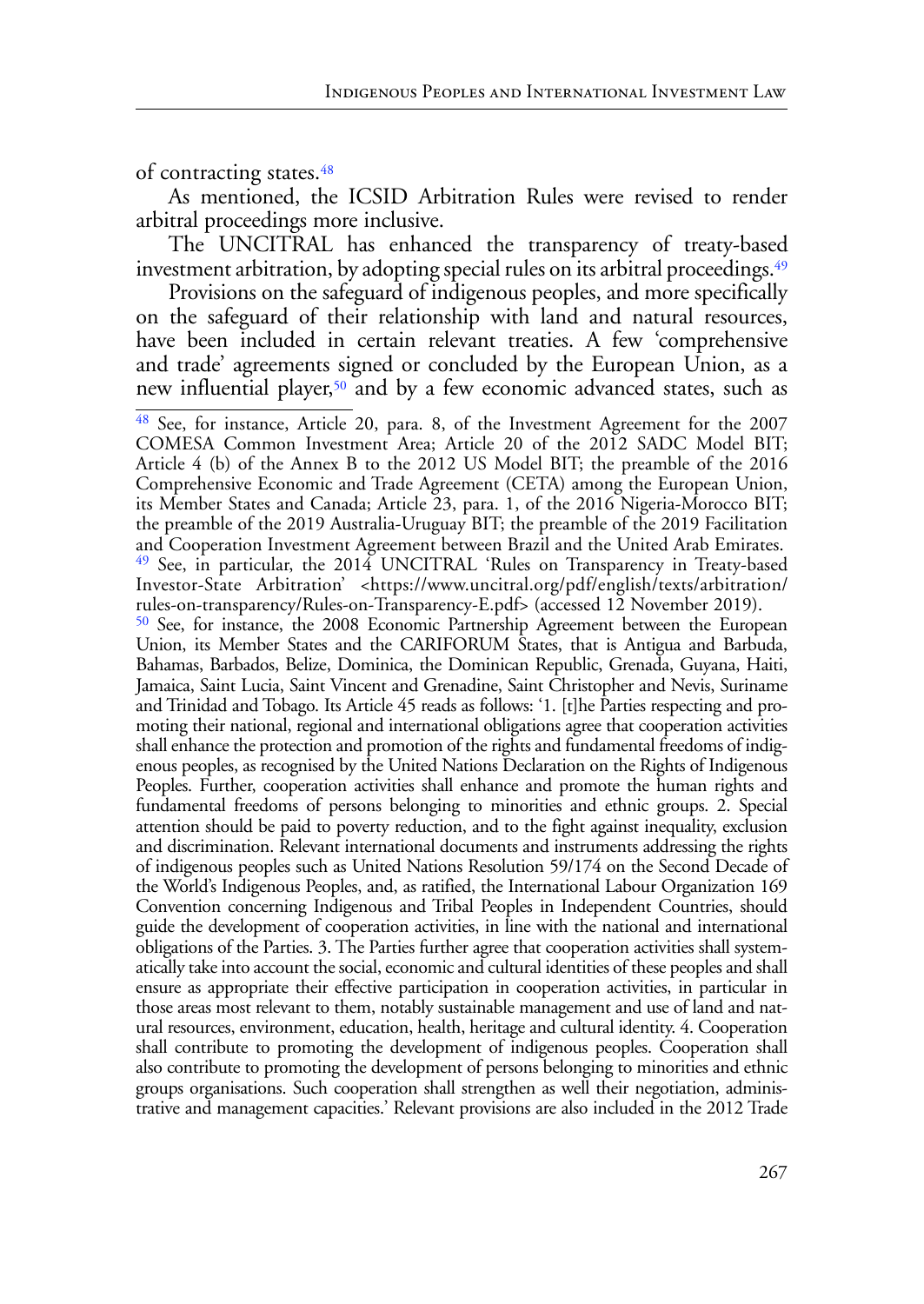<span id="page-15-4"></span>Canada,<sup>51</sup> are important examples.

The objective of connecting the safeguard of certain non-investment concerns and that of foreign investments has also been pursued through voluntary rules. International organizations have published non-binding acts and reports in order to support such a revision of international investment law. Specifically, the UNCTAD has engaged in publishing specific statistics, annual reports, technical notes, and principles of conduct, like the 2012 *Investment Policy Framework for Sustainable Development* to support the mainstreaming of sustainable development within the negotiations of international investment treaties. The UNCTAD has also organized annual *Forum* and managed databases to facilitate the search of relevant materials by government officials, scholars, and any other interested actor. The website of the UNCTAD is a significant tool for useful materials and updates on the main trends in the international regulatory and policy framework on investment[.52](#page-15-1) A few companies have adopted principles of 'responsible' conduct and/or established special initiatives to 'build alliances' with indigenous people communities.<sup>53</sup> Academic actors and civil society groups have also contributed to this new approach[.54](#page-15-3)

<span id="page-15-3"></span><sup>54</sup> See, in particular, P. Acconci, 'The Integration of Non-investment Concerns as an

<span id="page-15-7"></span><span id="page-15-6"></span><span id="page-15-5"></span>Agreement between the European Union, its Member States, Colombia and Peru. A Protocol of Accession to this Agreement was signed with Ecuador in 2016.

<span id="page-15-0"></span>[<sup>51</sup>](#page-15-4) See the 2016 Investment Treaty between Canada and Senegal, Annex I which safeguards the 'right to regulate' of Canada in favour of 'the rights or preferences provided to aboriginal peoples, where the measure does not conform with the obligations imposed by Article 4 (National Treatment), Article 5 (Most-Favoured-Nation Treatment), Article 8 (Senior Management, Boards of Directors and Entry of Personnel) or Article 9 (Performance Requirements) of this Agreement.' A similar provision is included, for instance, in Annex X-07 of the 2016 Comprehensive Economic and Trade Agreement (CETA) between Canada, the European Union and its Member States; in Annex II of the 2015 Investment Treaty between Canada and the Republic of Serbia and in Annex II of the 2009 Free Trade Agreement between Canada and Peru.

<span id="page-15-1"></span>[<sup>52</sup>](#page-15-5) See <https://unctad.org/en/Pages/Home.aspx> (accessed 12 November 2019).

<span id="page-15-2"></span>[<sup>53</sup>](#page-15-6) See, for instance, the 'Smallholder and Agri-Small and Medium Enterprise (SME) Finance and Investment Network (SAFIN)', that is an inclusive partnership for supporting the investment capacity of smallholders and agri-SMEs. For further information, see <safinetwork.org> (accessed 30 May 2019); and the 'Michelin's Strategic Partnership with Indigenous People' among Michelin Canada, Aboriginal organizations, the Government of Canada and the Government of Nova Scotia. For further information, see <evalorix.com/boutique/outils-pedagogiques/etudes-de-cas-en-management-et-dela-strategie/michelin-strategic-partnership-indigenous-peoples-2-2/> (accessed 30 May 2019). Cf., in particular, J. Mandelbaum and J. Loutit, 'Extractive Industry Investments and Human Rights' in Y. Radi (ed), *[Research Handbook on Human Rights and Investment](https://www.elgaronline.com/view/edcoll/9781782549116/9781782549116.xml)* (Edward Elgar Publishing, 2018) especially 402-404.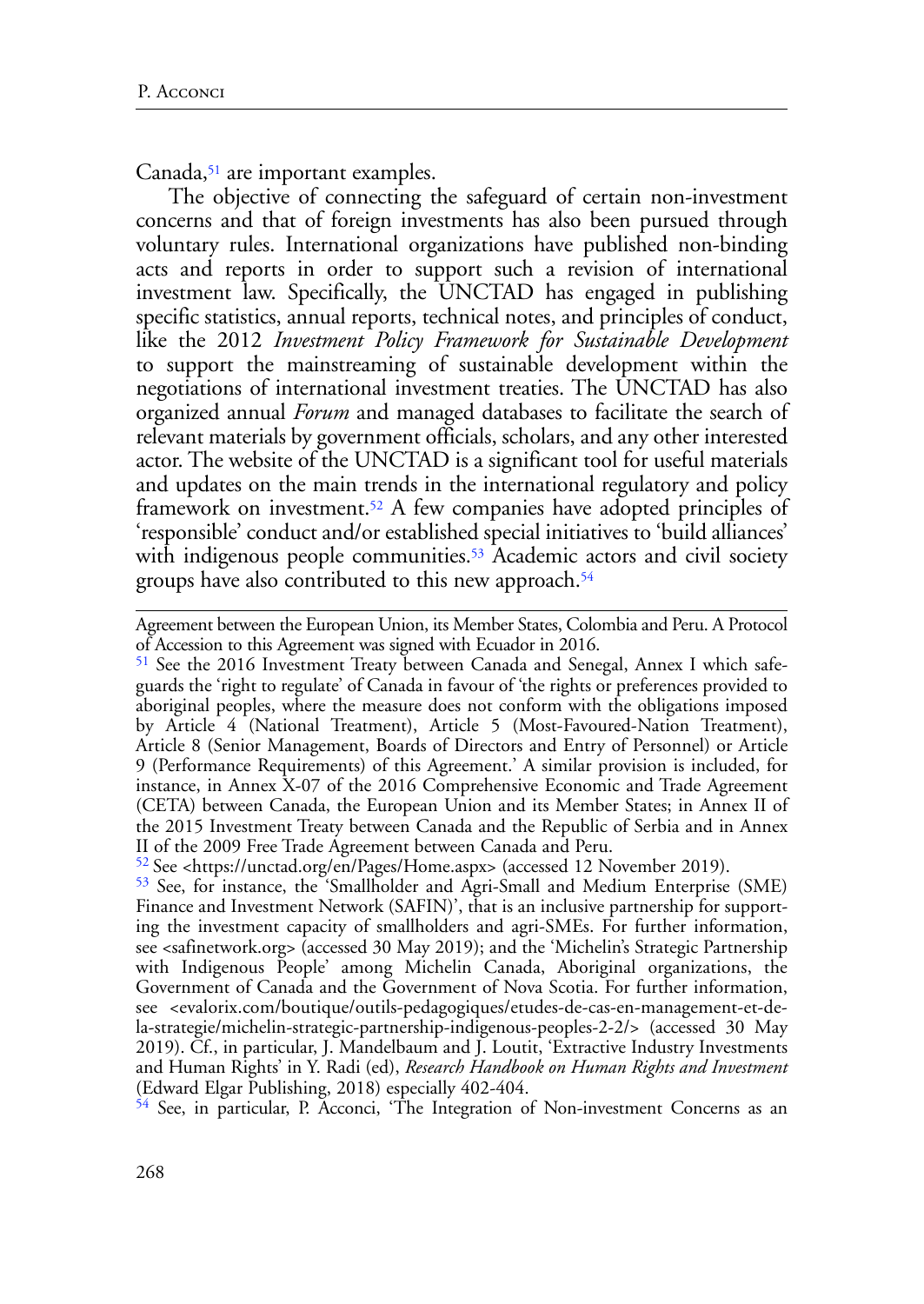## 4. *Concluding Remarks*

Arbitral treaty-based cases have shown how international regulatory diversification can be a contentious issue where non-economic and economic interests clash.

The reorientation of the approach of a few states to the design of international investment treaties and the innovative approach of the EU Commission have been an important change over the last decade. This has contributed to the promotion of friendly relations between foreign investment and a host state's general interests.

The safeguard of the specific interests of indigenous peoples within the international and EU regulatory frameworks on the protection of foreign investments however appears to be mostly indirect, through the preservation of certain non-investment concerns, such as sustainable development, the environment, and public health.

<span id="page-16-1"></span>The broad acceptance of sustainable development, as the chief macroeconomic objective at the time of globalization, and of the possible deglobalization<sup>55</sup> of today, has not been enough. The market-based approach to sustainable development has been the regulatory reference point since the 'World Conference on Sustainable Development' organized by the UN Secretary General in Rio de Janeiro in 1992. As far as the safeguard of the interests of indigenous peoples is concerned, the reconceptualization of the market-based approach to the promotion of sustainable development would be desirable. This would integrate health, labour rights, the environment and the conservation, use and management of natural resources, as 'public

Opportunity for the Modernization of International Investment Law: Is a Multilateral Approach Desirable?' in G. Sacerdoti, P. Acconci, M. Valenti and A. De Luca (eds), *General Interests of Host States in International Investment Law* (Cambridge University Press, 2014) 165; C. S. Levy, 'Drafting and Interpreting International Investment Agreements from a Sustainable Development Perspective' (2015) 3 *Groningen Journal of International Law*, 59; M. Langford, D. Behn and O. Kristian Fauchald, 'Backlash and State Strategies in International Investment Law' in T. Aalberts and T. Gammeltoft-Hansen (eds), *The* 

<span id="page-16-0"></span><sup>&</sup>lt;sup>55</sup> The reduction of interdependence and integration among states and other actors of transnational economic relations and the parallel decline of trade and investment may bring about a deglobalization process, together with policy choices in favour of nationalism, populism and unilateralism. Cf. W. Bello, *Deglobalization: Ideas for a New World Economy* (Zed Books, 2005); J. Harold, 'Deglobalization: The Rise of Disembedded Unilateralism' (2018) 10 *Annual Review of Financial Economics*, 219; P. A. G. van Bergeijk, *Deglobalization 2.0. Trade and Openness During the Great Depression and the Great Recession* (Edward Elgar Publishing, 2019).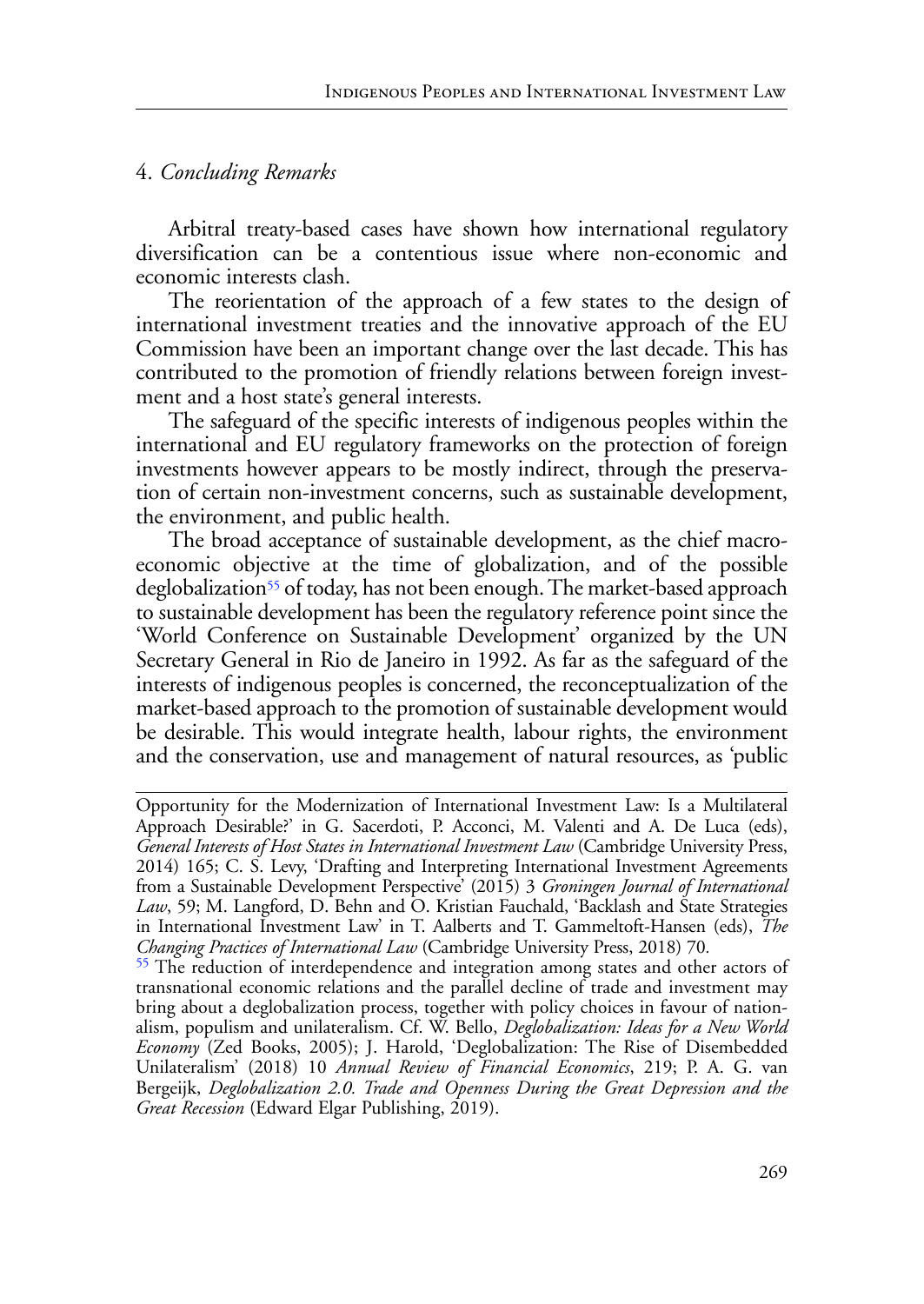policy priorities', into international actions for growth and development through foreign investments and would thus prevent an inconsistent orientation.

Regulatory diversification cannot be overcome by the revision of the typical structure of international investment treaties through the inclusion of references to relevant non-investment concerns in their preambles, exceptions, and special safeguards. This method has not been satisfactory so far.

Diversification preserves and prolongs differences in the intensity of regulatory and adjudicatory safeguards provided in international law instruments in relation to the protection of foreign investments, on the one hand, and indigenous peoples, on the other. Foreign investors can rely on binding rules that they can enforce through a strong remedy like 'direct arbitration', in particular the ICSID arbitration, whereas indigenous peoples depend on the possible counter-actions of their territorial states within investment arbitration proceedings and/or can file claims before international courts, such as the Inter-American Court of Human Rights. The latter may also not be an adequate remedy because this Court can judge the conduct of the contracting states of the Inter-American Convention of Human Rights but not that of private parties, like a foreign investor national of one of those states. Besides, the different intensity and effectiveness of the international regulatory safeguards for foreign investors and for indigenous peoples contributes to the complexity of international law, especially with regard to its effective implementation and predictability. That appears to be the main reason why representatives of indigenous peoples and/or interested non-governmental organizations have preferred to take direct actions before domestic courts of their territorial states and/or of the national state of a foreign investor. However, this kind of litigation can be difficult, lengthy, expensive, and ineffective, as the *Chevron v. Ecuador* case has shown.<sup>56</sup>

<span id="page-17-1"></span><span id="page-17-0"></span>[<sup>56</sup>](#page-17-1) See *Chevron Corporation and Texaco Petroleum Corporation v. The Republic of Ecuador*, UNCITRAL, PCA Case No. 2009-23. This case arose from the alleged misconduct by the host respondent state during a proceeding before a Lago Agrio court against Texaco Petroleum Corporation for remediation of the environmental contamination due to its crude oil production in that region of Ecuador. The claimants brought the case before the Permanente Court of Arbitration on 23 September 2009, in accordance with the UNCITRAL arbitration clause provided in the 1993 Bilateral Investment Treaty between the United States and Ecuador. On 26 July 2010, Ecuador submitted its Memorial on Jurisdictional Objections. Later, on 22 October 2010, Fundación Pachamama and the International Institute for Sustainable Development (IISD) submitted a petition for participation as non-disputing parties and, on 2 November 2010, an *Amici Curiae* report to show, in particular, the "extraordinary nature" of the case, in light of the environmental and human rights matters at stake, and the lack of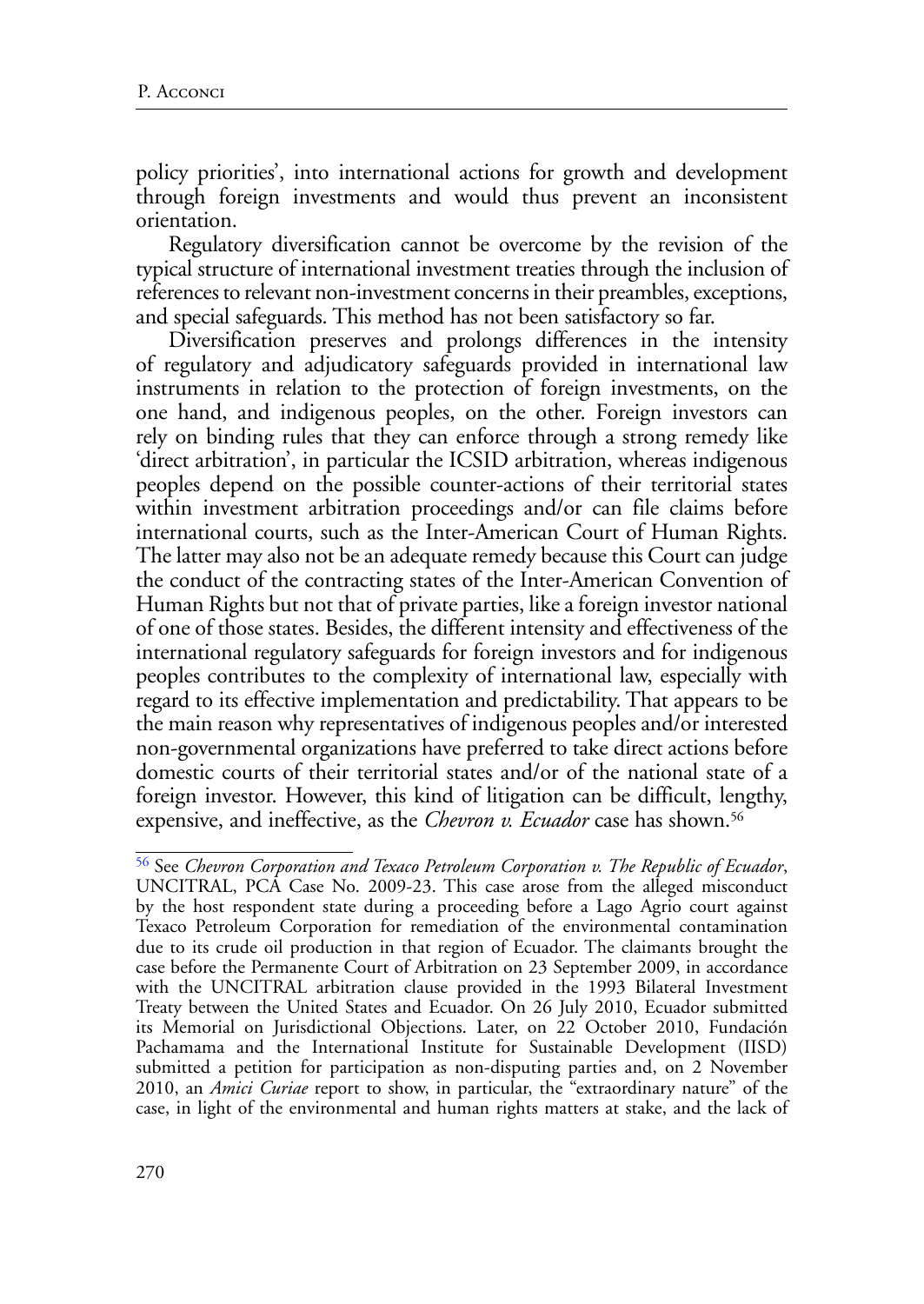Because of international regulatory diversification, the mainstreaming of sustainable development policy priorities, including the protection of the environment, public health, and cultural heritage, into international investment law, through the adoption of multilateral non-binding instruments and/or a multilateral convention, would facilitate the connection between the promotion of developmental needs and the safeguard of private interests within arbitration proceedings.

The revision of the traditional regulatory structure of international investment treaties through the adoption of a multilateral regulatory instrument, even non-binding, would contribute to dealing with most of the political risks that undermine the relationship between host states and foreign investors. This would also contribute to the prevention of conflict of interests, as well as of conflict of norms, eventually improving the international climate for foreign investments and the safeguard of the special relationship of indigenous peoples with the earth.

In addition, a reform of the typical investor-state dispute settlement, that is 'direct arbitration', would be desirable. The Special Rapporteur on

jurisdiction of the arbitral tribunal under the US-Ecuador BIT. Since then, the disputing parties raised different procedural questions. The case was also brought before domestic courts of various states - specifically, the United States, Ecuador, Argentina, Brazil, the Netherlands - and finally, on 30 August 2010, decided by the Permanent Court of Arbitration in favour of the claimants. See the Second Partial Award on Track II, 30 August 2018, para. 8.78 deciding that 'the Respondent is liable to make reparations to each of Chevron and TexPet for injuries caused by the breaches of the FET standard and customary international law in Article  $II(3)(a)$  of the Treaty and for breaches of the Umbrella Clause in Article II (3) (c) of the Treaty, as further addressed in Parts IX and X below.' However, para. 8.80 of the 'Postscript' at the end of the Award underlines that '[i]f the Claimants' assessment (above) of the full costs of remediating environmental damage in the concession area were correct (as to which the Tribunal here expresses no conclusion), it is deeply regrettable that individual claims for personal harm caused by such damage were not amicably settled long ago, without the massive costs expended on the multiple lawsuits and arbitrations (including this arbitration) and, also, without the involvement of non-party funders and other third persons. The latter groups ostensibly rank in priority far above the Lago Agrio Plaintiffs for any proceeds from the Lago Agrio Litigation, as to which, again in the words of the Respondent's Counsel, the 'real plaintiffs' with 'real claims' are likely to receive nothing after 25 years of continuous litigation.' The 'Postscript' 'does not form part of the reasons in this Award, or its Operative Part,' as specified at para. 8.79 of the same Award. For all the materials of the case, see <italaw.com/cases/257> (accessed 30 April 2019). Cf. also L. Johnson, 'Case Note: How *Chevron v. Ecuador* is Pushing the Boundaries of Arbitral Authority' (April 13, 2012) *Investment Treaty News*, <iisd.org/itn/2012/04/13/case-note-how-chevron-vecuador-is-pushing-the-boundaries-of-arbitral-authority/> (accessed 30 May 2019).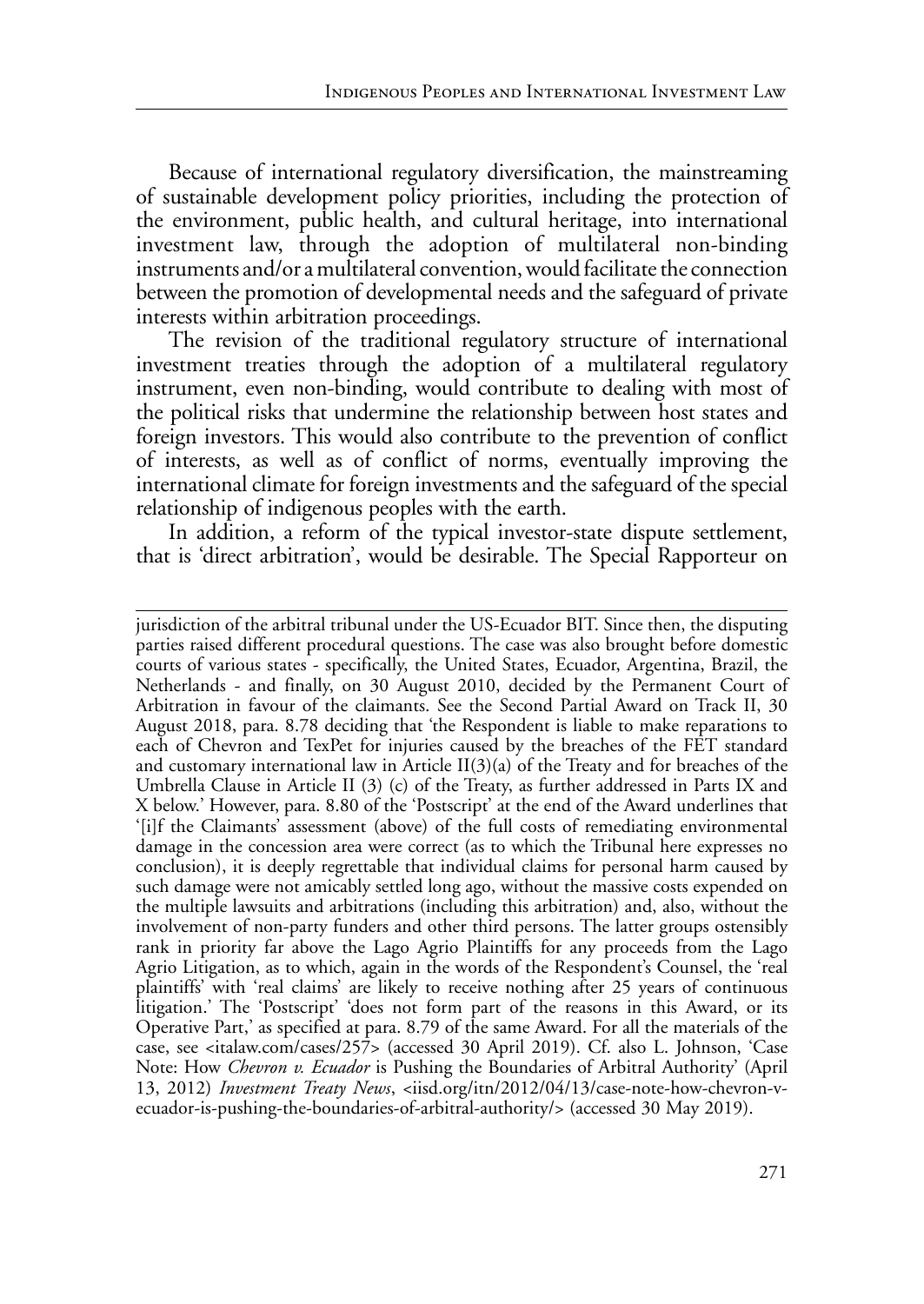<span id="page-19-3"></span>the Rights of Indigenous Peoples favours such a reform,<sup>[57](#page-19-0)</sup> stressing that '[d]ispute resolution systems can no longer exclude those who are most affected by the disputes they purportedly resolve, otherwise their awards lack legitimacy. Full and effective participation of indigenous peoples in accordance with their right to give or withhold consent, together with ensuring equity of remedies, are key principles in moving beyond the current unbalanced and incoherent system.['58](#page-19-1) So far, the Special Rapporteur has not referred to the *post*-Lisbon EU approach to this matter based on the establishment and functioning of a permanent investment court.<sup>59</sup>

<span id="page-19-5"></span><span id="page-19-4"></span>An international organization would be a significant framework to promote specific discussions and negotiations for a multilateral regulatory instrument on investment. In particular, the UNCTAD would be able to give operational and technical support to member states that have indigenous communities within their territories, also with the aim of effectively implementing the 'prior, free, and informed consent' tool, by involving representatives of indigenous peoples.

<span id="page-19-0"></span>[<sup>57</sup>](#page-19-3) Special Rapporteur on the Rights of Indigenous Peoples, second Report on the 'Impact of international investment agreements on indigenous peoples' rights', para. 84 (highlighting that '[m]echanisms aimed at resolving disputes between investors and states that extend to affected communities and individuals through the use of fact-finding and mediation, and possibly through judicial powers, modelled on a body such as the Inter-American Court of Human Rights, have been proposed').

<span id="page-19-1"></span>[<sup>58</sup>](#page-19-4) Id., para. 85.

<span id="page-19-2"></span><sup>&</sup>lt;sup>59</sup> Following public consultations on investment protection and investor-to-state dispute settlement in the TTIP agreement, in 2015 the EU Commission published a 'Concept Paper' on 12 May named *['\[i\]nvestment in TTIP and beyond – the path for reform](http://trade.ec.europa.eu/doclib/docs/2015/may/tradoc_153408.PDF)*. [Enhancing the right to regulate and moving from current](http://trade.ec.europa.eu/doclib/docs/2015/may/tradoc_153408.PDF) *ad hoc* arbitration towards [an Investment Court](http://trade.ec.europa.eu/doclib/docs/2015/may/tradoc_153408.PDF)' and an unofficial document on 16 September providing for an informal proposal to the United States as to a revision of the TTIP draft investment chapter suggesting the establishment of a permanent investment court system. See European Commission, 'Public Consultations on Modalities for Investment Protection and ISDS in TTIP', Consultation Document (2014), available on the EU website. The 2016 Comprehensive Economic and Trade Agreement among the European Union, its Member States and Canada (CETA), at Articles 8.22-8.43 of its 'Investment Chapter', refers to a permanent investment arbitral tribunal for the settlement of disputes between Canada, the European Union or one of its Member States and an investor of another Contracting Party. The CETA, at Article 8.29 of its 'Investment Chapter', also refers to the possible "establishment of a multilateral investment tribunal and appellate mechanism" between its Contracting Parties and 'other trading partners.' For the settlement of the same kind of disputes, 'Chapter 3 on Dispute Settlement' of the Investment Protection Agreement signed by the European Union, its Member States and Vietnam in 2018 provides for the establishment of an 'Investment Tribunal System' (Article 3.38), and of a 'permanent Appeal Tribunal' (Article 3.39).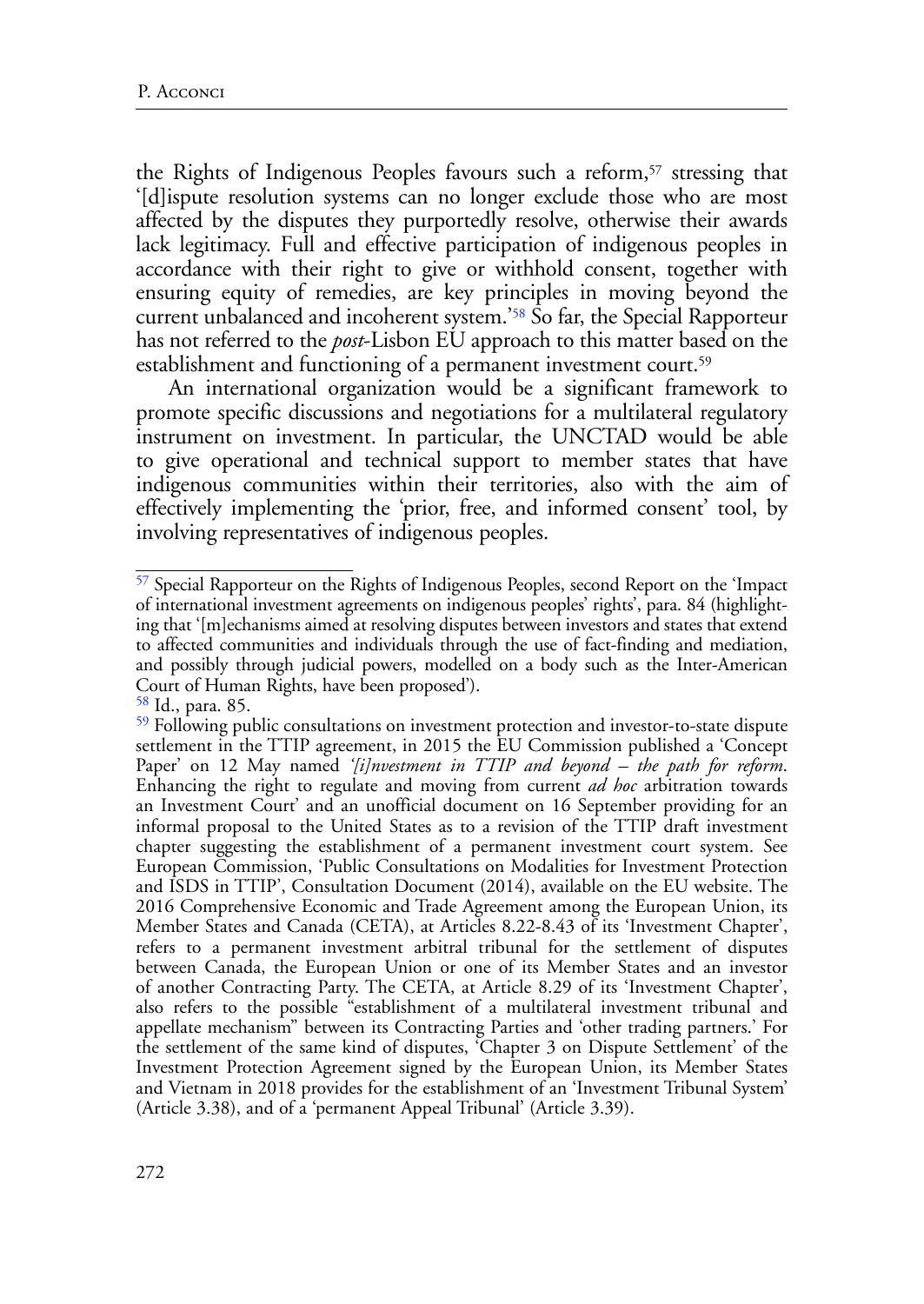<span id="page-20-1"></span>In conclusion, these proposed reforms might accommodate heterogeneous interests, overcoming the reluctance of certain states to recognize, protect, and fulfil indigenous rights and hear the 'voice' of indigenous communities in their territories also in relation to the establishment of special mechanisms for 'sharing' the benefits generated by a foreign investment.<sup>[60](#page-20-0)</sup>

<span id="page-20-0"></span>[<sup>60</sup>](#page-20-1) Cf., among others, E. Morgera, 'The Need for an International Legal Concept of Fair and Equitable Benefit Sharing' (2016) 27 *European Journal of International Law*, 353; F. Cittadino, *Incorporating Indigenous Rights in the International Regime on Biodiversity Protection* (Brill 2019).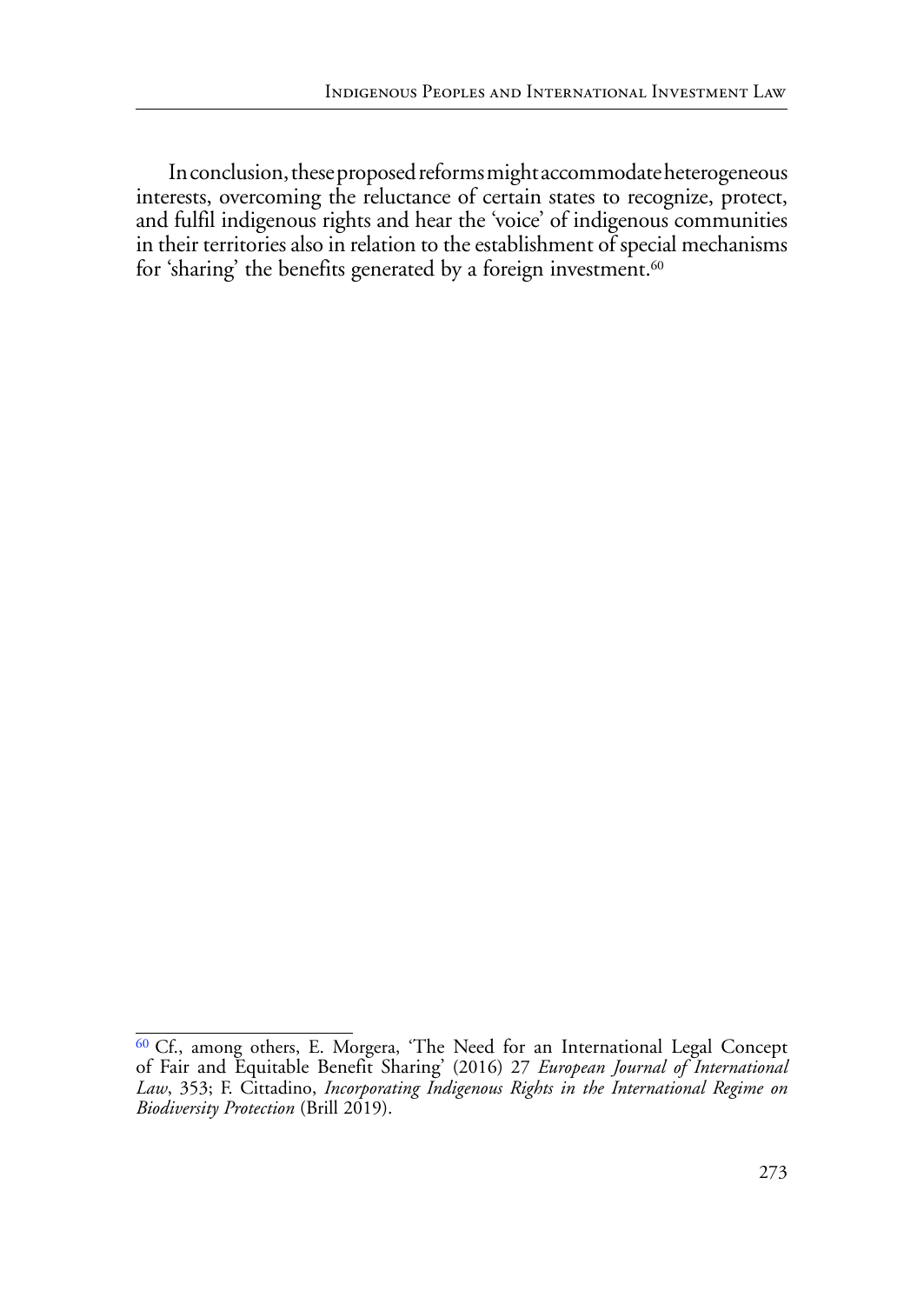# *Bibliography*

- Acconci, P. 'The Integration of Non-investment Concerns as an Opportunity for the Modernization of International Investment Law: Is a Multilateral Approach Desirable?' in G. Sacerdoti, P. Acconci, M. Valenti and A. De Luca (eds), *General Interests of Host States in International Investment Law* (Cambridge University Press, 2014) 165;
- Anaya, S.J. and Williams Jr, R.A. 'The Protection of Indigenous Peoples' Rights over Lands and Natural Resources under the Inter-American Human Rights System' (2001) 14 *Harvard Human Rights Journal*, 33;
- Antonietti, A. '[The 2006 Amendments to the ICSID Rules and Regulations](https://academic.oup.com/icsidreview/article/21/2/427/628910)  [and the Additional Facility Rules'](https://academic.oup.com/icsidreview/article/21/2/427/628910) (2006) 21 *ICSID Review*, 427;
- Cittadino, F. *Incorporating Indigenous Rights in the International Regime on Biodiversity Protection* (Brill 2019);
- [Cordes,](https://www.elgaronline.com/search?f_0=author&q_0=Kaitlin+Cordes) K. 'Investments and Human Rights in the Agricultural Sector' in Y. Radi (ed), *[Research Handbook on Human Rights and Investment](https://www.elgaronline.com/view/edcoll/9781782549116/9781782549116.xml)* (Edward Elgar Publishing 2018) 414;
- Bello, W. *Deglobalization: Ideas for a New World Economy* (Zed Books 2005);
- Dimopoulos, A. 'EC Free Trade Agreements: An Alternative Model for Addressing Human Rights in Foreign Investment Regulation and Dispute Settlement?' in P.-M. Dupuy, F. Francioni, and E.-U. Petersmann (eds), *Human Rights in International Investment Law and Arbitration* (Oxford University Press, 2009) 565;
- Eaton, J.P. 'The Nigerian Tragedy, Environmental Regulation of Transnational Corporations, and the Human Right to a Healthy Environment' (1997) 15 *Boston University International Law Journal*, 261;
- Foster, G.K. 'Foreign Investment and Indigenous Peoples: Options for Promoting Equilibrium between Economic Development and Indigenous Rights' (2011-2012) 33 *Michigan Journal of International Law*, 627;
- Geer, M.A. 'Foreigners in Their Own Land: Cultural Land and Transnational Corporations – Emergent International Rights and Wrongs' (1998) 38 *Virginia Journal of International Law*, 331;
- Harold, J. 'Deglobalization: The Rise of Disembedded Unilateralism' (2018) 10 *Annual Review of Financial Economics*, 219;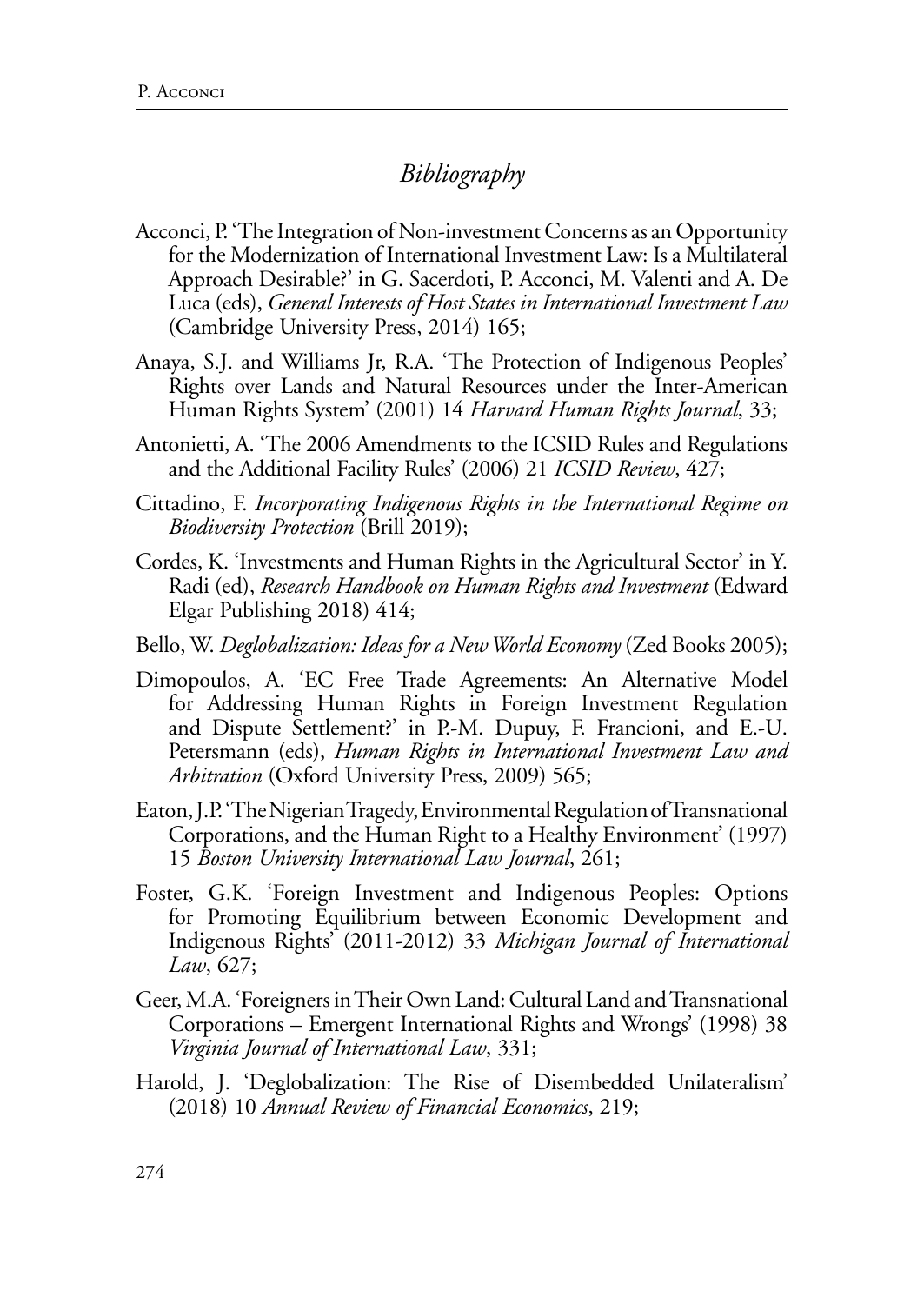- Jaichand, V. and Sampaio, A.A. 'Dam and Be Damned: The Adverse Impacts of Belo Monte on Indigenous Peoples in Brazil' (2013) 35 *Human Rights Quarterly*, 408;
- Jegede, A.O. 'Protecting Indigenous Peoples' Land Rights in Global Climate Governance' in S. Duyck, S. Jodoin, and A. Johl (eds), *Routledge Handbook of Human Rights and Climate Governance* (Routledge 2018) 199;
- Juillard, P. 'L'évolution des sources du droit des investissements' (1994) 250 *Recueil des cours* VI, 11 ;
- Kahn, P. 'Les investissements internationaux, nouvelles donnes: un droit transnational de l'investissement' in P. Kahn and T.W. Wälde, *New Aspects of International Investment Law* (Martinus Nijhoff Publishers, 2007) 3 ;
- Khatri, U. 'Indigenous Peoples' Right to Free, Prior, and Informed Consent in the Context of State-Sponsored Development: The New Standard Set by *Sara Yaku v. Ecuador* and Its Potential to Delegitimize the Belo Monte Dam' (2013-2014) 29 *American University International Law Review*, 165;
- Krepchev, M. 'The Problem of Accommodating Indigenous Land Rights in International Investment Law' (2015) 6 *Journal of International Dispute Settlement*, 42;
- Lâm, M.C. 'Minorities and Indigenous Peoples' in T. G. Weiss and S. Daws (eds), *The Oxford Handbook of the United Nations* (2nd edn, Oxford University Press 2018) 619;
- Langford, M., Behn, D. and Kristian Fauchald, O. 'Backlash and State Strategies in International Investment Law' in T. Aalberts and T. Gammeltoft-Hansen (eds), *The Changing Practices of International Law* (Cambridge University Press, 2018) 70;
- Lavranos, N. 'How the European Commission and the EU Member States are Reasserting Their Control over Their Investment Treaties and ISDS Rules' in A. Kulick (ed), *Reassertion of Control over the Investment* Treaty Regime (Cambridge University Press: CUP 2017) 309;
- Mandelbaum, J. and Loutit, J. 'Extractive Industry Investments and Human Rights' in Y. Radi (ed), *[Research Handbook on Human Rights](https://www.elgaronline.com/view/edcoll/9781782549116/9781782549116.xml)  [and Investment](https://www.elgaronline.com/view/edcoll/9781782549116/9781782549116.xml)* (Edward Elgar Publishing, 2018) 345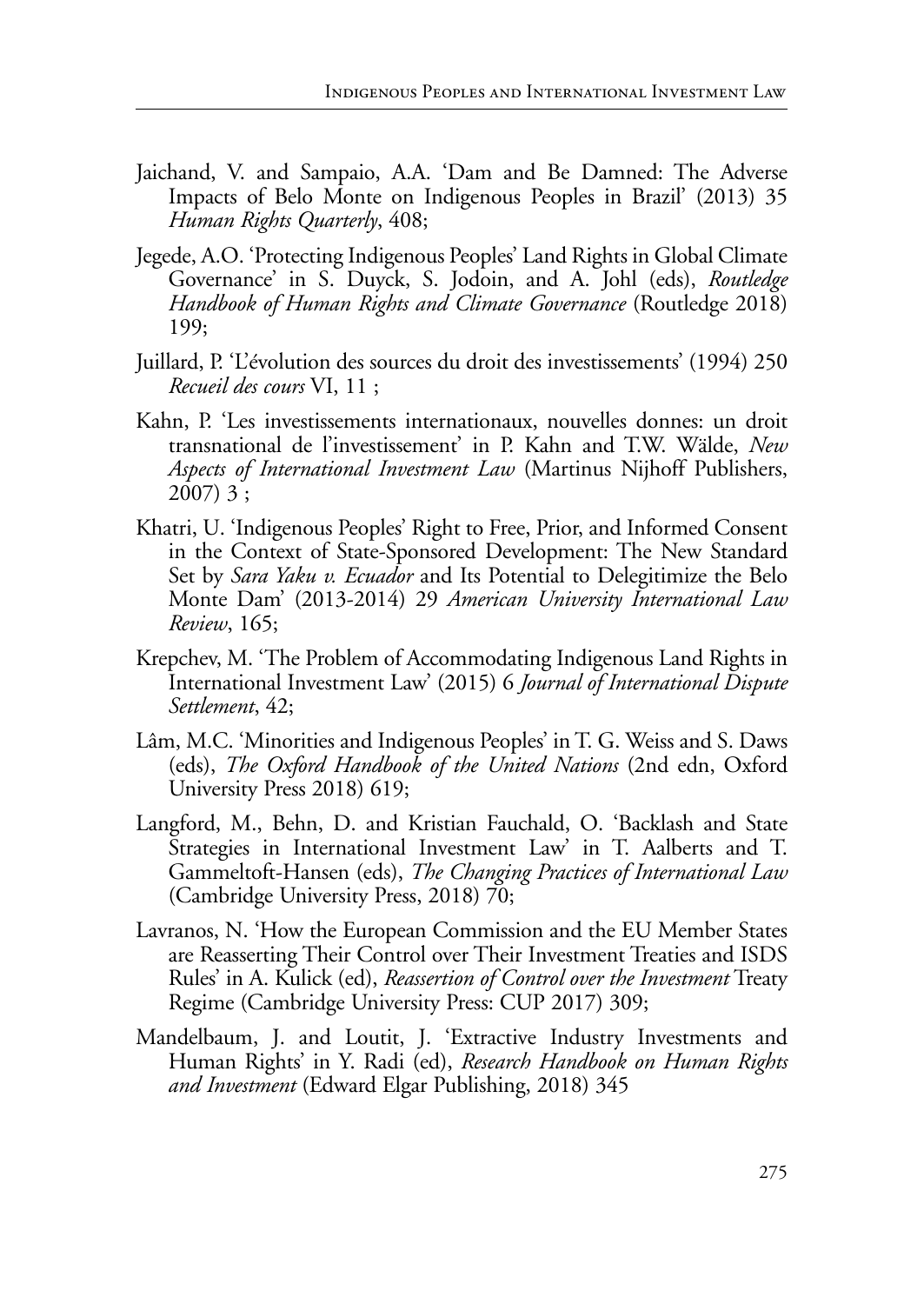- Morgera, E. 'The Need for an International Legal Concept of Fair and Equitable Benefit Sharing' (2016) 27 *European Journal of International Law*, 353;
- Nikken, P. 'Balancing of Human Rights and Investment Law in the Inter-American System of Human Rights' in P.-M. Dupuy, E.-U. Petersmann and F. Francioni (eds), *Human Rights in International Investment Law and Arbitration* (Oxford University Press 2009), 246;
- Pereira, R. and Gough, O. 'Permanent Sovereignty over Natural Resources in the  $21<sup>st</sup>$  Century: Natural Resource Governance and the Right to Self-Determination of Indigenous Peoples under International Law' (2013) 14 *Melbourne Journal of International Law*, 451;
- Polanco, R. and Mella, R. 'Investment Arbitration and Human Rights Cases in Latin America' in Y. Radi (ed), *[Research Handbook on Human](https://www.elgaronline.com/view/edcoll/9781782549116/9781782549116.xml)  [Rights and Investment](https://www.elgaronline.com/view/edcoll/9781782549116/9781782549116.xml)* (Edward Elgar Publishing 2018) 41;
- Powless, B. 'The Indigenous Rights Framework and Climate Change' in S. Duyck, S. Jodoin and A. Johl (eds), *Routledge Handbook of Human Rights and Climate Governance*, 213;
- Sacerdoti, G. 'Bilateral Treaties and Multilateral Instruments on Investment Protection' (1997) 269 *Recueil des Cours*, 251;
- Salgado Levy, C. 'Drafting and Interpreting International Investment Agreements from a Sustainable Development Perspective' (2015) 3 *Groningen Journal of International Law*, 59;
- Shihata, I.F.I. 'Promotion of Foreign Direct Investment A General Account, with Particular Reference to the Role of the World Bank' (1991) 6 *ICSID Review*, 484;
- Smis, S. Cambou, D. and Ngende, G. 'The Question of Land Grab in Africa and the Indigenous Peoples' Right to Traditional Lands, Territories and Resources' (2012-2013) 35 *Loyola L.A. International and Comparative Law Review*, 493;
- Tomaselli, A. 'Natural Resources Claims, Land Conflicts and Self-Empowerment of Indigenous Movements in the *Cono Sur* - The Case of the Mapuche People in Chile' (2012) 19 *International Journal on Minority and Group Rights*, 153;
- Trubek, D.M. 'Foreign Investment, Development Strategies, and the New Era in International Economic Law. An Afterword' in F. Morosini,